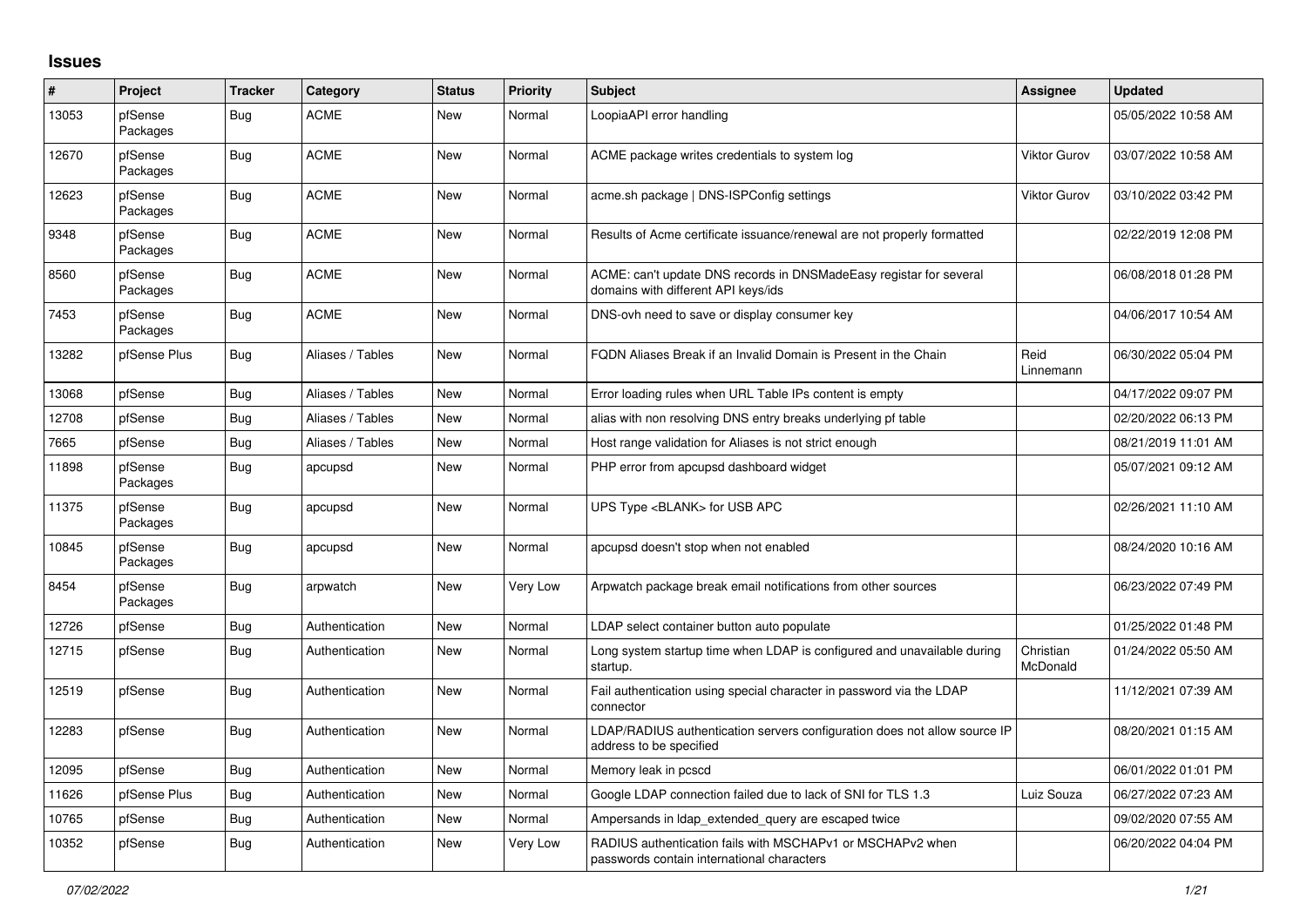| $\vert$ # | Project             | <b>Tracker</b> | Category              | <b>Status</b> | <b>Priority</b> | Subject                                                                                                                            | Assignee        | <b>Updated</b>      |
|-----------|---------------------|----------------|-----------------------|---------------|-----------------|------------------------------------------------------------------------------------------------------------------------------------|-----------------|---------------------|
| 8087      | pfSense             | Bug            | Authentication        | New           | Normal          | Provide Calling-Station-ID to RADIUS backed VPN connections                                                                        |                 | 06/06/2020 05:36 AM |
| 5652      | pfSense             | Bug            | Authentication        | New           | Normal          | Radius IETF Class Group Assignment - Incorrect Standard                                                                            |                 | 08/13/2019 01:39 PM |
| 12767     | pfSense<br>Packages | <b>Bug</b>     | Avahi                 | New           | Normal          | Package radavahi-daemon does does not exist in current pfSense version<br>and it has been removed"" message on pfSense 2.7 restore |                 | 02/07/2022 11:28 AM |
| 9497      | pfSense<br>Packages | <b>Bug</b>     | AWS VPC               | <b>New</b>    | Normal          | AWS VPN Wizard: WebGUI times out.                                                                                                  |                 | 11/13/2019 10:07 AM |
| 9495      | pfSense<br>Packages | <b>Bug</b>     | AWS VPC               | New           | Normal          | AWS VPC VPN wizard produces incorrect config (SHA256 should be SHA1)                                                               |                 | 08/19/2019 02:45 PM |
| 13289     | pfSense             | <b>Bug</b>     | Backup / Restore      | New           | Low             | Attempting to restore a 0 byte "config.xml" prints an error that the file<br>cannot be read                                        |                 | 06/28/2022 12:01 PM |
| 13132     | pfSense             | Bug            | Backup / Restore      | New           | Normal          | Two SSHDATA Sections in Restored Config Breaks Unit                                                                                | Jim Pingle      | 06/29/2022 07:53 AM |
| 12774     | pfSense             | Bug            | Backup / Restore      | New           | Normal          | Picture widget image is not saved in backup                                                                                        |                 | 04/04/2022 04:48 AM |
| 12249     | pfSense             | <b>Bug</b>     | Backup / Restore      | New           | Normal          | HAProxy causing failed ACB backups                                                                                                 |                 | 11/15/2021 11:58 PM |
| 11110     | pfSense             | Bug            | Backup / Restore      | New           | Normal          | Backup file should be checked before restoring a specific area                                                                     |                 | 12/05/2020 02:50 PM |
| 8076      | pfSense             | Bug            | Backup / Restore      | New           | Normal          | User can easily apply an unusable interface configuration after restore                                                            |                 | 08/14/2019 10:52 AM |
| 7757      | pfSense             | Bug            | Backup / Restore      | <b>New</b>    | Normal          | Auto Config Backup fails to upload unless Default Gateway is up                                                                    |                 | 08/16/2019 12:47 PM |
| 1738      | pfSense             | Bug            | Backup / Restore      | New           | Very Low        | Restore fails when username in backup is not matching                                                                              |                 | 12/11/2021 07:51 PM |
| 11563     | pfSense<br>Packages | Bug            | <b>BIND</b>           | <b>New</b>    | High            | BIND GUI writes TXT records > 255 characters                                                                                       |                 | 02/27/2021 07:11 AM |
| 11074     | pfSense<br>Packages | <b>Bug</b>     | <b>BIND</b>           | <b>New</b>    | Low             | bind Zone Settings Zones, Save button opens "Confirmation required to<br>save changes"                                             |                 | 11/16/2020 11:08 AM |
| 10760     | pfSense<br>Packages | Bug            | <b>BIND</b>           | New           | High            | pfSense BIND 9.14.12 server terminates due to assertion failure                                                                    |                 | 07/11/2020 04:53 PM |
| 10693     | pfSense<br>Packages | Bug            | <b>BIND</b>           | <b>New</b>    | Normal          | pfSense Bind Zone Editor UI does not update zone serial number when a<br>change is made                                            |                 | 09/01/2021 12:51 AM |
| 8197      | pfSense<br>Packages | <b>Bug</b>     | <b>BIND</b>           | New           | Normal          | BIND UI fails to properly update zone with inline DNSSEC signing enabled                                                           |                 | 02/18/2019 05:23 PM |
| 13323     | pfSense             | <b>Bug</b>     | <b>Captive Portal</b> | <b>New</b>    | Normal          | Captive Portal breaks policy based routing for mac address bypassed clients<br>after upgrade to 22.05                              | Kristof Provost | 06/30/2022 09:46 AM |
| 12730     | pfSense             | Bug            | <b>Captive Portal</b> | New           | Normal          | RADIUS accounting does not work if WAN is down                                                                                     |                 | 01/26/2022 05:13 AM |
| 12648     | pfSense             | Bug            | <b>Captive Portal</b> | New           | Normal          | Undocumented variables 'listenporthttp' and 'listenporthttps'                                                                      |                 | 12/28/2021 10:44 AM |
| 12467     | pfSense             | Bug            | <b>Captive Portal</b> | New           | Normal          | CP error on client disconnect after reboot                                                                                         |                 | 10/17/2021 05:35 AM |
| 12357     | pfSense             | <b>Bug</b>     | <b>Captive Portal</b> | New           | Normal          | Captive Portal popup Logout button loads full login page in popup when<br>clicked                                                  |                 | 10/27/2021 12:10 PM |
| 1675      | pfSense             | <b>Bug</b>     | <b>Captive Portal</b> | New           | Normal          | Captive portal logout problems with pop-up blockers.                                                                               | Jared Dillard   | 03/28/2016 01:37 PM |
| 13110     | pfSense             | <b>Bug</b>     | CARP                  | New           | Very Low        | changing CARP VIP address does not update outbound NAT interface IP                                                                |                 | 05/03/2022 02:52 PM |
| 8567      | pfSense             | <b>Bug</b>     | CARP                  | New           | Normal          | Using IPv6 VIP alias for services may affect CARP IPv6 VIP work                                                                    |                 | 06/12/2018 01:26 PM |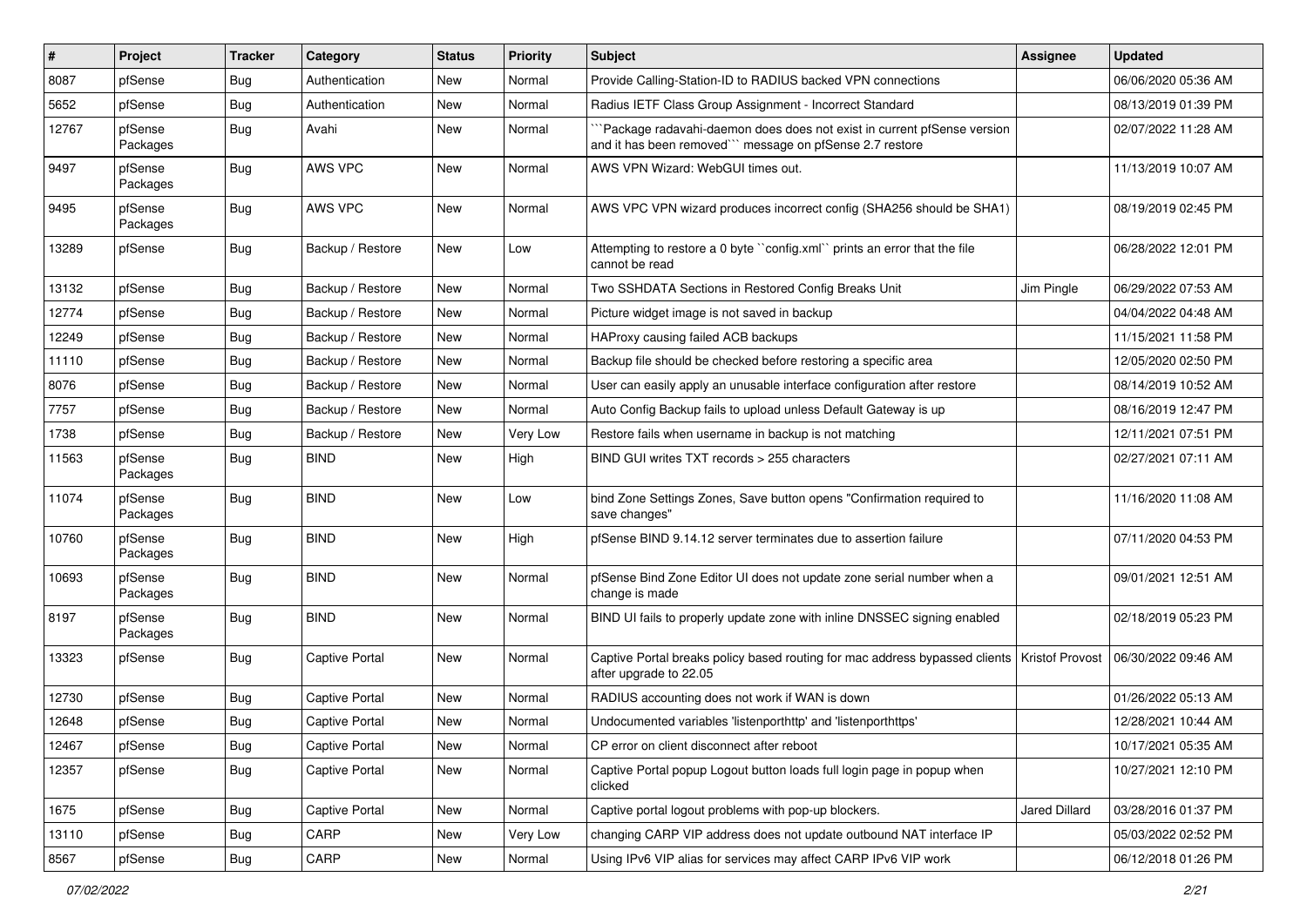| #     | Project             | <b>Tracker</b> | Category                 | <b>Status</b> | <b>Priority</b> | <b>Subject</b>                                                                                   | Assignee             | <b>Updated</b>      |
|-------|---------------------|----------------|--------------------------|---------------|-----------------|--------------------------------------------------------------------------------------------------|----------------------|---------------------|
| 8566  | pfSense             | <b>Bug</b>     | CARP                     | <b>New</b>    | Normal          | Wrong IPv6 source in NS request in case using of IPv6 alias                                      |                      | 06/12/2018 01:26 PM |
| 8100  | pfSense             | Bug            | CARP                     | New           | Normal          | pfsync Initially Deletes States on Primary for Connections Established<br>through Secondary      | Luiz Souza           | 02/08/2022 12:59 PM |
| 7648  | pfSense             | Bug            | CARP                     | New           | Very Low        | SPAN ports on an interface renders CARP HA inoperative                                           |                      | 06/14/2017 09:19 PM |
| 5849  | pfSense             | Bug            | CARP                     | <b>New</b>    | Normal          | Routing fail on CARP IPsec                                                                       |                      | 12/18/2021 04:41 PM |
| 12894 | pfSense Plus        | Bug            | Certificates             | New           | Low             | duplicating freshly created certificates through refreshing                                      |                      | 03/03/2022 02:35 PM |
| 12737 | pfSense             | Bug            | Certificates             | New           | Normal          | CApath is not defined by default in curl                                                         |                      | 06/28/2022 12:01 PM |
| 11203 | pfSense             | Bug            | Certificates             | New           | Normal          | certificate manager very slow                                                                    |                      | 12/31/2020 11:57 AM |
| 9889  | pfSense             | Bug            | Certificates             | New           | Very Low        | CRL check for Intermediate CA CRLs fails                                                         | Jim Pingle           | 11/08/2019 11:03 AM |
| 7289  | pfSense             | Bug            | Certificates             | <b>New</b>    | Low             | Generating 4096bit Certificate                                                                   |                      | 08/14/2019 09:56 AM |
| 13288 | pfSense             | Bug            | Configuration<br>Backend | New           | Normal          | Encode FreeRADIUS Custom Options                                                                 |                      | 06/20/2022 10:36 AM |
| 12483 | pfSense             | <b>Bug</b>     | Configuration<br>Backend | <b>New</b>    | Normal          | GUI creates inconsistent config.xml                                                              |                      | 10/23/2021 06:48 AM |
| 10833 | pfSense             | <b>Bug</b>     | Configuration<br>Backend | New           | Normal          | unbound exits on configuration error when link status flaps on LAN interface                     |                      | 08/13/2020 11:53 PM |
| 6398  | pfSense             | Bug            | Configuration<br>Backend | <b>New</b>    | Normal          | If config cannot be loaded due to corruption or bug, it isn't handled gracefully<br>(just stops) |                      | 08/13/2019 01:23 PM |
| 13249 | pfSense             | Bug            | Console Menu             | <b>New</b>    | Normal          | Running playback comands multiple times results in PHP error                                     |                      | 06/06/2022 07:02 AM |
| 11970 | pfSense<br>Packages | Bug            | Coreboot                 | New           | Normal          | Netgate Firmware Upgrade Doesn't Work on XG-2758                                                 |                      | 04/21/2022 12:39 PM |
| 13074 | pfSense Plus        | Bug            | Cryptographic<br>Modules | New           | Normal          | AES-GCM with SafeXcel on Netgate 2100 causes MBUF overload                                       |                      | 06/12/2022 11:14 AM |
| 13325 | pfSense Plus        | Bug            | Dashboard                | New           | Normal          | System Information Widget Reloading                                                              |                      | 06/30/2022 12:00 PM |
| 11759 | pfSense             | <b>Bug</b>     | Dashboard                | <b>New</b>    | Normal          | Traffic graphs on dashboard double upload on pppoe links                                         |                      | 12/30/2021 04:00 AM |
| 9677  | pfSense             | <b>Bug</b>     | Dashboard                | <b>New</b>    | Normal          | Dashboard hangs when widget needs data from a remote host which is<br>down                       |                      | 08/13/2019 09:15 AM |
| 9353  | pfSense             | Bug            | Dashboard                | New           | Low             | PHPSession errors from limited access to dashboard and widgets                                   |                      | 10/06/2020 09:31 AM |
| 8157  | pfSense             | Bug            | Dashboard                | New           | Very Low        | Traffic Graph clutter from time to time                                                          |                      | 12/03/2017 06:40 AM |
| 7857  | pfSense             | Bug            | Dashboard                | New           | Very Low        | Interfaces Widget U/I fails to wrap IPV6 addresses when the string is too<br>wide for the widget |                      | 08/13/2019 09:15 AM |
| 7788  | pfSense             | Bug            | Dashboard                | <b>New</b>    | Low             | Irregular updating of widgets like cpu/uptime on system widget.                                  |                      | 08/21/2019 09:03 AM |
| 7387  | pfSense             | Bug            | Dashboard                | New           | Low             | New Traffic Graph in dashboard resets inverted view to normal view                               | <b>Jared Dillard</b> | 12/11/2021 08:14 PM |
| 7113  | pfSense             | Bug            | Dashboard                | New           | Normal          | Interface name in Traffic Graphs                                                                 |                      | 12/31/2021 05:40 PM |
| 3411  | pfSense             | Bug            | Dashboard                | New           | Low             | Interfaces and statistics dashboard widgets very slow with large numbers of<br>interfaces        |                      | 01/24/2014 02:09 AM |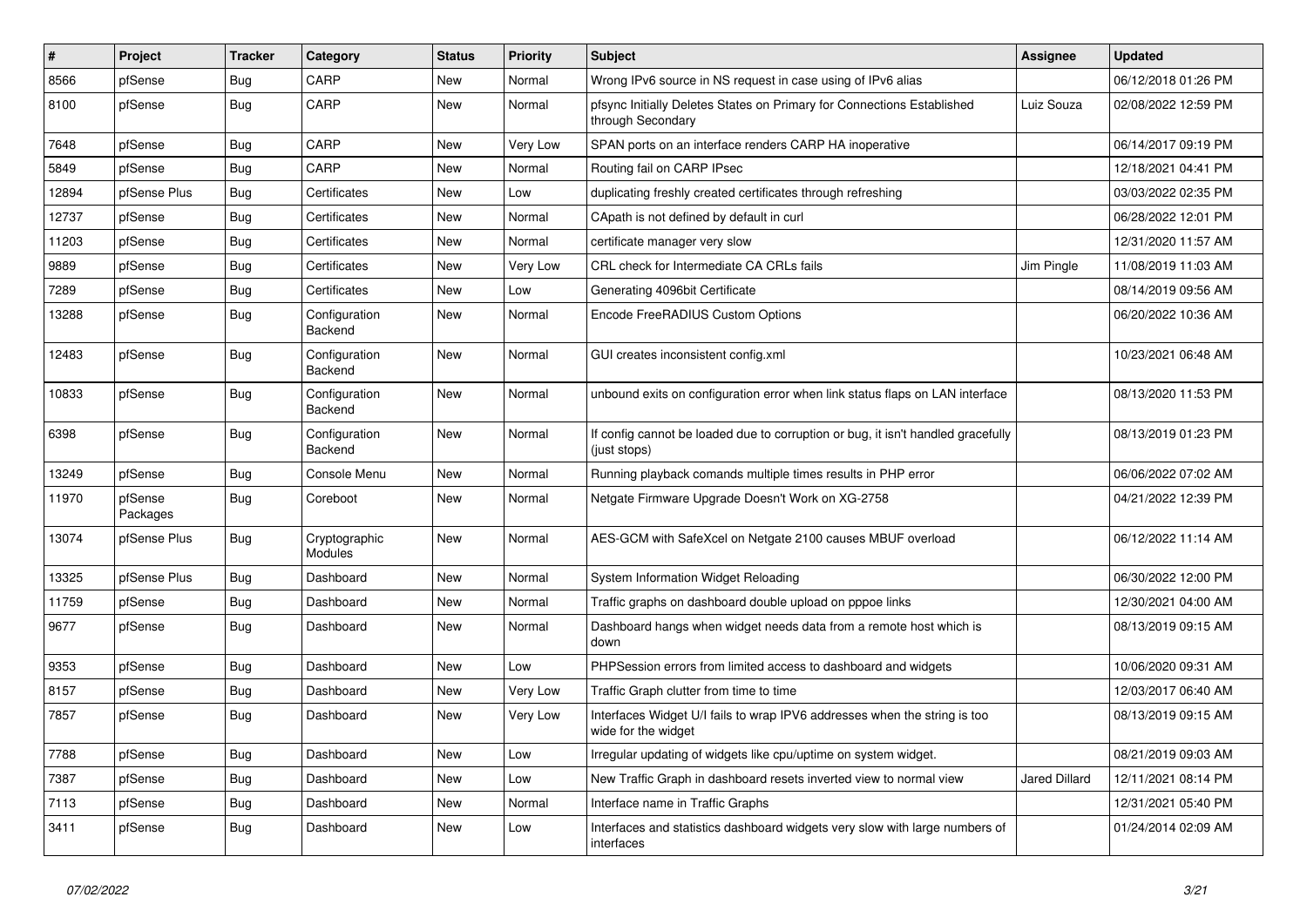| #     | Project | <b>Tracker</b> | Category          | <b>Status</b> | <b>Priority</b> | <b>Subject</b>                                                                                     | Assignee             | <b>Updated</b>      |
|-------|---------|----------------|-------------------|---------------|-----------------|----------------------------------------------------------------------------------------------------|----------------------|---------------------|
| 13273 | pfSense | Bug            | DHCP (IPv4)       | New           | Normal          | dhclient can use conflicting recorded leases                                                       |                      | 06/14/2022 11:07 AM |
| 13263 | pfSense | Bug            | DHCP (IPv4)       | New           | Low             | Deleting a static DHCP entry when the related IP is not in the arp table<br>spams the log          |                      | 06/10/2022 11:18 AM |
| 13217 | pfSense | Bug            | DHCP (IPv4)       | <b>New</b>    | Normal          | dhclient using default pid file location which does not exist                                      | <b>Viktor Gurov</b>  | 05/26/2022 08:09 AM |
| 12922 | pfSense | <b>Bug</b>     | DHCP (IPv4)       | New           | Normal          | Classless static routes received on DHCP WAN can override chosen default<br>gateway                |                      | 03/28/2022 10:08 AM |
| 12070 | pfSense | Bug            | DHCP (IPv4)       | New           | Low             | VLAN0 for WAN DHCP                                                                                 |                      | 12/23/2021 04:31 PM |
| 12067 | pfSense | Bug            | DHCP (IPv4)       | <b>New</b>    | Very Low        | <b>DHCP Monitoring Statistics Error</b>                                                            |                      | 06/21/2021 08:39 AM |
| 9343  | pfSense | Bug            | DHCP (IPv4)       | New           | Normal          | diag_arp.php times out with large DHCPD leases table                                               |                      | 08/14/2019 01:19 PM |
| 8614  | pfSense | Bug            | DHCP (IPv4)       | New           | Normal          | Cannot remove Additional BOOTP/DHCP Options                                                        |                      | 08/21/2019 09:15 AM |
| 7172  | pfSense | Bug            | DHCP (IPv4)       | New           | Normal          | Sorting by hostname in Services > DHCP Server > LAN should be "natural"<br>(alphanumeric friendly) |                      | 08/20/2019 03:47 PM |
| 4451  | pfSense | <b>Bug</b>     | DHCP (IPv4)       | <b>New</b>    | Low             | Status DHCP Leases shows double entries for static entries without IP<br>address                   | <b>Phillip Davis</b> | 05/21/2022 04:55 PM |
| 3771  | pfSense | Bug            | DHCP (IPv4)       | New           | Normal          | Webinterface and dhcpdcrashes with 500+ static leases                                              |                      | 08/21/2019 09:26 AM |
| 3404  | pfSense | <b>Bug</b>     | DHCP (IPv4)       | <b>New</b>    | Normal          | DHCP Server Fails to Start on Interfaces that are Slow to Come Online<br>During Boot               |                      | 02/11/2014 05:09 PM |
| 13253 | pfSense | Bug            | DHCP (IPv6)       | New           | Normal          | dhcp6c" is not restarted when applying settings when multiple WANs are<br>configured for DHCP6     |                      | 06/28/2022 12:01 PM |
| 13237 | pfSense | Bug            | DHCP (IPv6)       | <b>New</b>    | Normal          | dhcp6c script cannot be executed safely                                                            |                      | 06/01/2022 11:20 AM |
| 12823 | pfSense | Bug            | DHCP (IPv6)       | New           | Normal          | Multiple DHCP6 WAN connections PPPoE interface 'defached' status                                   |                      | 02/18/2022 05:39 AM |
| 10822 | pfSense | Bug            | DHCP (IPv6)       | New           | Normal          | Deprecated IPv6 prefix won't be announced as deprecated to clients                                 |                      | 08/10/2020 09:23 AM |
| 10714 | pfSense | Bug            | DHCP (IPv6)       | New           | Normal          | radyd only gives out the prefix of the "first" IPv6 address of an interface                        |                      | 10/06/2020 01:03 PM |
| 9136  | pfSense | Bug            | DHCP (IPv6)       | <b>New</b>    | High            | IPv6 Tracking Interfaces Lose IPv6 Address in Certain Cases                                        |                      | 04/21/2022 12:39 PM |
| 7821  | pfSense | Bug            | DHCP (IPv6)       | New           | Normal          | GIF does not support broadcast                                                                     |                      | 08/29/2017 10:50 AM |
| 7734  | pfSense | Bug            | DHCP (IPv6)       | New           | Normal          | Using opton ia pd0 does not renew prefix and prefix get dropped                                    |                      | 07/31/2017 03:46 AM |
| 6873  | pfSense | Bug            | DHCP (IPv6)       | New           | Low             | radvd - Too many addresses in RDNSS section when previously using<br>DHCP <sub>v6</sub>            | Dominic<br>McKeown   | 06/06/2018 10:45 AM |
| 6691  | pfSense | Bug            | DHCP (IPv6)       | <b>New</b>    | Normal          | dhcp6c quits after only two tries if no response was received                                      |                      | 12/07/2020 04:25 PM |
| 6051  | pfSense | Bug            | DHCP (IPv6)       | New           | Normal          | DHCPv6 Client Failure for additional WAN Address causes<br>2-seconds-service-restart-loop          |                      | 12/03/2020 01:08 AM |
| 12508 | pfSense | Bug            | <b>DHCP Relay</b> | New           | Normal          | DHCP Relay over VPN                                                                                |                      | 11/06/2021 11:25 AM |
| 11149 | pfSense | <b>Bug</b>     | <b>DHCP Relay</b> | New           | Normal          | DHCP relay won't start with DHCP server behind gateway                                             |                      | 03/22/2021 05:13 AM |
| 10715 | pfSense | <b>Bug</b>     | <b>DHCP Relay</b> | New           | Normal          | DHCPv6 relay always uses the "first" IPv6 address of an interface                                  |                      | 06/29/2020 05:01 AM |
| 4680  | pfSense | <b>Bug</b>     | <b>DHCP Relay</b> | New           | Normal          | DHCP relay does not work with DHCP server on other end of OpenVPN<br>tunnel                        |                      | 05/05/2015 06:55 PM |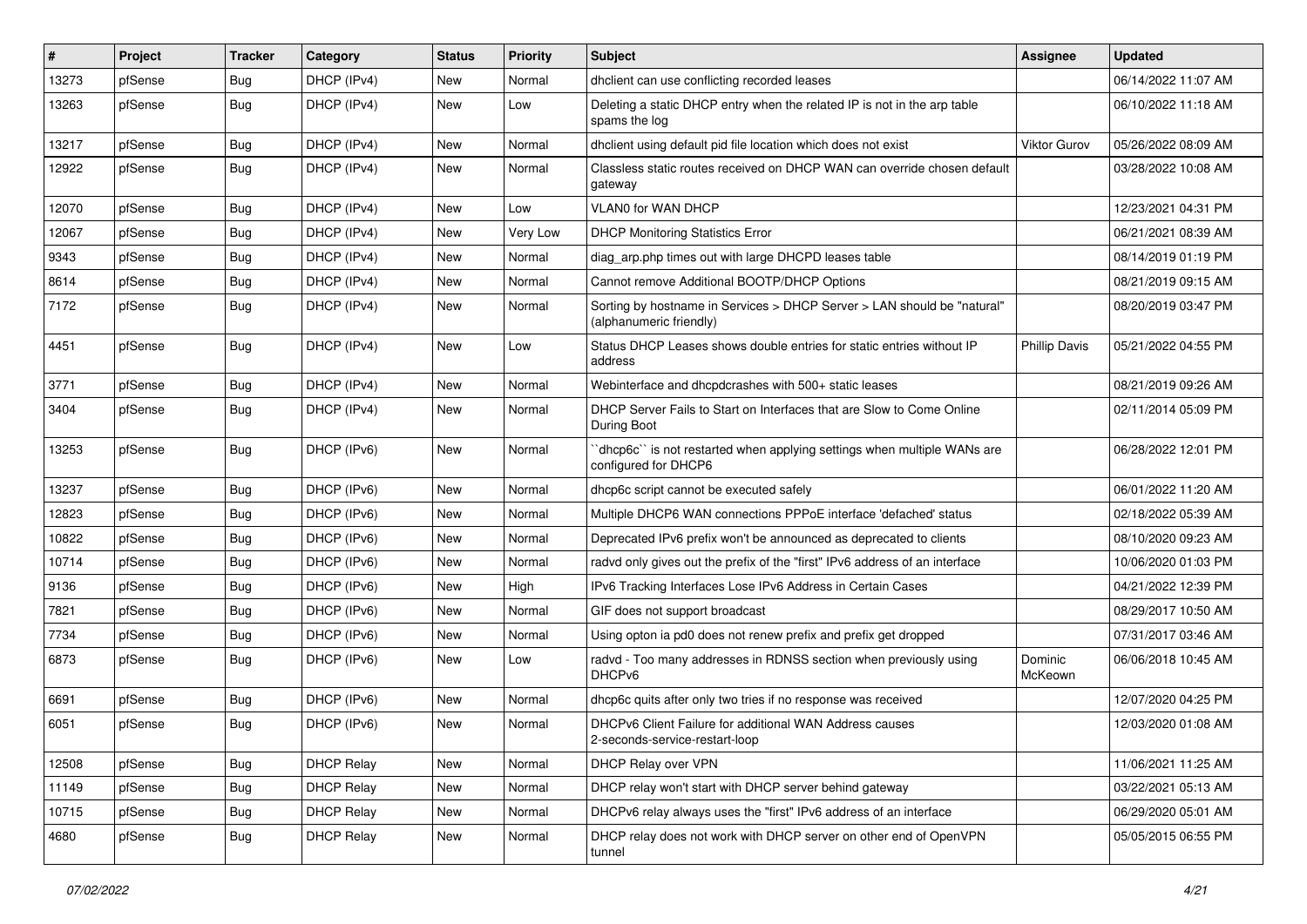| #     | Project             | <b>Tracker</b> | Category             | <b>Status</b> | <b>Priority</b> | <b>Subject</b>                                                                                                                | <b>Assignee</b> | <b>Updated</b>      |
|-------|---------------------|----------------|----------------------|---------------|-----------------|-------------------------------------------------------------------------------------------------------------------------------|-----------------|---------------------|
| 7848  | pfSense             | <b>Bug</b>     | Diagnostics          | New           | Low             | NDP Table Sort by Expiration Error                                                                                            |                 | 08/26/2019 02:56 PM |
| 7590  | pfSense             | Bug            | Diagnostics          | <b>New</b>    | Normal          | diag_edit do not save when nothing to sae (in directory browse view)                                                          |                 | 05/20/2017 05:04 PM |
| 7589  | pfSense             | <b>Bug</b>     | Diagnostics          | New           | Normal          | diag edit.php old print info box                                                                                              |                 | 05/20/2017 05:02 PM |
| 7329  | pfSense             | <b>Bug</b>     | <b>DNS Forwarder</b> | New           | Low             | <b>DHCP Not Updating DNS</b>                                                                                                  |                 | 01/21/2022 09:16 PM |
| 13254 | pfSense             | Bug            | <b>DNS Resolver</b>  | New           | Normal          | DNS resolver does not update "unbound.conf" file during link down events                                                      |                 | 06/28/2022 12:01 PM |
| 12612 | pfSense             | <b>Bug</b>     | <b>DNS Resolver</b>  | New           | Normal          | DNS Resolver is restarted during every "rc.newwanip" event                                                                    |                 | 06/28/2022 12:01 PM |
| 10624 | pfSense             | Bug            | <b>DNS Resolver</b>  | New           | Normal          | Unbound configuration memory leak with python module + register DHCP<br>leases active                                         |                 | 02/26/2021 10:27 AM |
| 10342 | pfSense             | Bug            | <b>DNS Resolver</b>  | New           | Normal          | Unbound domain overrides stop resolving periodically. They only resume<br>after the service has been restarted.               |                 | 03/13/2020 10:35 AM |
| 10143 | pfSense             | Bug            | <b>DNS Resolver</b>  | New           | Normal          | System hostname DNS entry is assigned to the wrong IP on multi-wan<br>setups                                                  |                 | 12/31/2019 02:33 PM |
| 9654  | pfSense             | <b>Bug</b>     | <b>DNS Resolver</b>  | New           | Normal          | After reboot, the DNS resolver must be restarted before it will advertise the<br>ipv6 DNS address of the router.              |                 | 11/20/2020 03:12 AM |
| 9037  | pfSense             | <b>Bug</b>     | <b>DNS Resolver</b>  | <b>New</b>    | Normal          | Unbound not logging to syslog after reboot                                                                                    |                 | 10/12/2018 05:09 AM |
| 7152  | pfSense             | Bug            | <b>DNS Resolver</b>  | New           | Normal          | Unbound / DNS Resolver issue if "Register DHCP static mappings in the<br>DNS Resolver" set before wildcard DNS custom options |                 | 12/18/2021 04:59 PM |
| 1819  | pfSense             | <b>Bug</b>     | <b>DNS Resolver</b>  | New           | Normal          | DNS Resolver Not Registering DHCP Server Specified Domain Name                                                                | Luiz Souza      | 04/28/2022 01:53 PM |
| 13167 | pfSense             | Bug            | Dynamic DNS          | New           | Normal          | phpDynDNS: DigitalOcean ddns update fails (bad request, invalid character<br>'-' in request id)                               |                 | 06/16/2022 09:30 PM |
| 11177 | pfSense             | <b>Bug</b>     | Dynamic DNS          | <b>New</b>    | Normal          | DDNSv6 not using Check IP Services                                                                                            |                 | 12/21/2020 05:02 AM |
| 11147 | pfSense             | <b>Bug</b>     | Dynamic DNS          | New           | Normal          | Domeneshop DynDNS IPv4 and IPv6                                                                                               |                 | 12/09/2020 11:47 PM |
| 10000 | pfSense             | <b>Bug</b>     | Dynamic DNS          | <b>New</b>    | Normal          | Azure Dynamic DNS A and AAAA Records for Apex Zone                                                                            |                 | 03/31/2020 09:03 AM |
| 9805  | pfSense             | <b>Bug</b>     | Dynamic DNS          | New           | Normal          | dynDNS cloudflare multiple entries                                                                                            |                 | 10/02/2019 04:51 PM |
| 9664  | pfSense             | <b>Bug</b>     | Dynamic DNS          | New           | Normal          | DynDNS and Dual-wan problem with CloudFlare (works with No-Ip)                                                                |                 | 08/03/2019 10:00 AM |
| 9504  | pfSense             | Bug            | Dynamic DNS          | New           | Normal          | Multiple Dynamic DNS update notifications for the same interface, not<br>differentiated by the hostname                       |                 | 05/07/2019 07:46 AM |
| 8500  | pfSense             | Bug            | Dynamic DNS          | New           | Low             | Incorrect categorization of status/info messages from phpDynDNS                                                               |                 | 08/16/2019 12:50 PM |
| 8432  | pfSense             | <b>Bug</b>     | Dynamic DNS          | New           | Normal          | Dynamic DNS Client gives an error that it can't find IPv6 address when WAN<br>interface is a LAGG                             |                 | 09/17/2020 05:23 AM |
| 8406  | pfSense             | Bug            | Dynamic DNS          | New           | Normal          | DDNS IPV6 Cloudflare Client does not detect PPOE address                                                                      |                 | 03/31/2018 11:56 AM |
| 11235 | pfSense<br>Packages | Bug            | Filer                | New           | Normal          | Filer run script when "state" unchanged                                                                                       |                 | 01/08/2021 07:24 AM |
| 13067 | pfSense             | Bug            | FilterDNS            | New           | Normal          | filterdns resolve interval is twice the intended value                                                                        |                 | 04/17/2022 07:45 PM |
| 11352 | pfSense             | <b>Bug</b>     | FreeBSD              | New           | Low             | CTF types > 2^15 in the pfSense kernel config results in DTrace failing                                                       | Scott Long      | 03/17/2021 02:52 AM |
| 11184 | pfSense             | Bug            | FreeBSD              | New           | Normal          | PF: State policy cannot be configurable                                                                                       |                 | 02/09/2021 02:43 AM |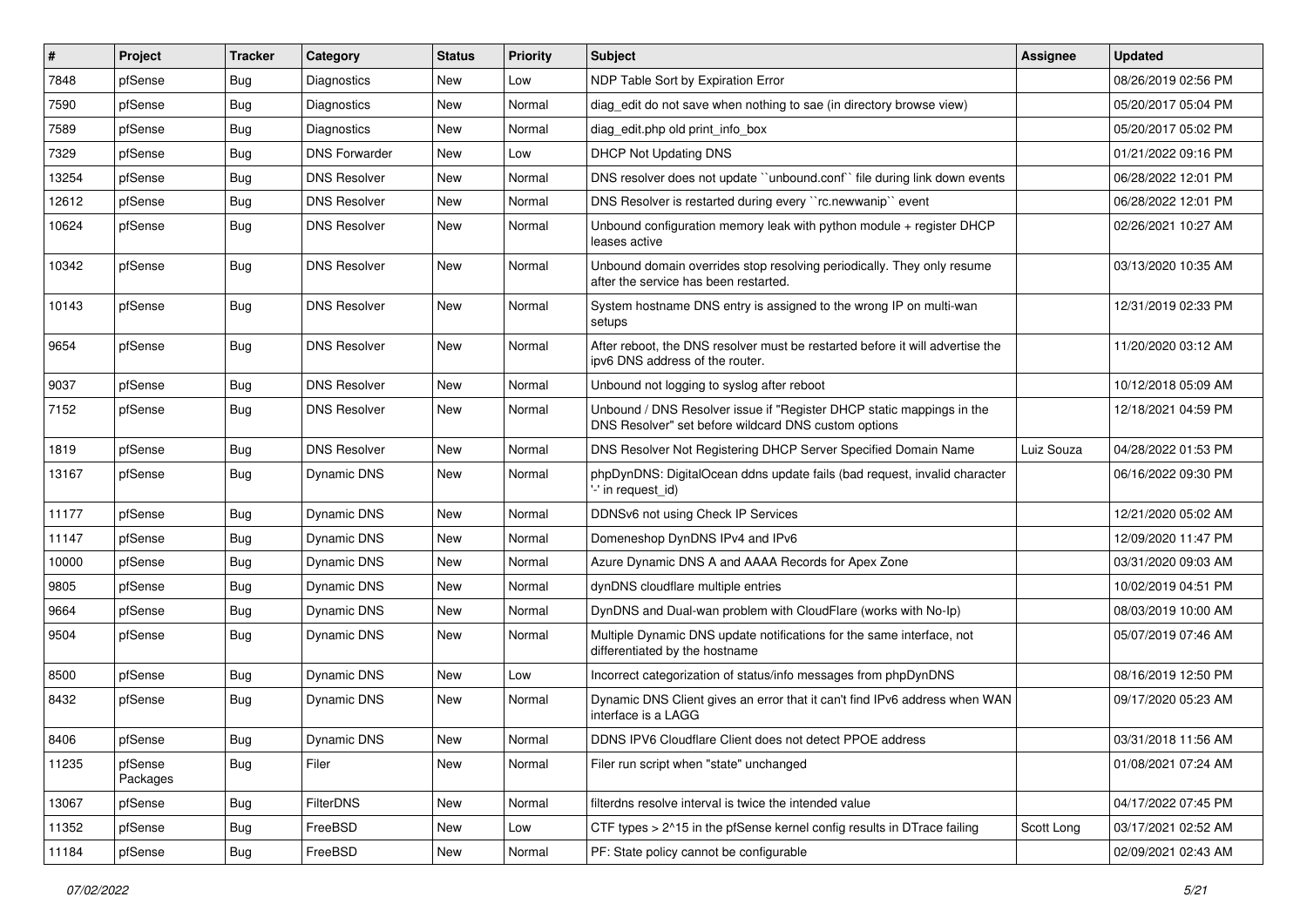| #     | Project             | <b>Tracker</b> | Category   | <b>Status</b> | <b>Priority</b> | Subject                                                                                                                                                  | <b>Assignee</b> | <b>Updated</b>      |
|-------|---------------------|----------------|------------|---------------|-----------------|----------------------------------------------------------------------------------------------------------------------------------------------------------|-----------------|---------------------|
| 12982 | pfSense<br>Packages | Bug            | FreeRADIUS | New           | Normal          | FreeRadius RadReply table entries missing from pf                                                                                                        |                 | 06/19/2022 05:38 PM |
| 12286 | pfSense<br>Packages | Bug            | FreeRADIUS | <b>New</b>    | Normal          | Add support for ntlm_auth in LDAP                                                                                                                        |                 | 08/20/2021 08:27 AM |
| 12126 | pfSense<br>Packages | <b>Bug</b>     | FreeRADIUS | New           | Normal          | freeradius3 0.15.7 31                                                                                                                                    |                 | 10/11/2021 08:21 AM |
| 11802 | pfSense<br>Packages | <b>Bug</b>     | FreeRADIUS | <b>New</b>    | Normal          | FreeRADIUS sync                                                                                                                                          |                 | 05/10/2021 04:18 AM |
| 10695 | pfSense<br>Packages | Bug            | FreeRADIUS | <b>New</b>    | Normal          | FreeRadius Accounting skipping MBs after reboot due to power down                                                                                        |                 | 06/24/2020 04:49 AM |
| 8589  | pfSense<br>Packages | Bug            | FreeRADIUS | New           | Normal          | FreeRadius 0.15.5_2 ignoring tunnelled-reply=no                                                                                                          |                 | 02/18/2019 03:40 PM |
| 8516  | pfSense<br>Packages | <b>Bug</b>     | FreeRADIUS | New           | Normal          | FreeRADIUS requires settings re-saved after pfSense upgrade                                                                                              | Jim Pingle      | 12/31/2021 05:58 PM |
| 8513  | pfSense<br>Packages | Bug            | FreeRADIUS | New           | High            | Freeradius 3.x Idap problem                                                                                                                              |                 | 02/18/2019 05:22 PM |
| 8264  | pfSense<br>Packages | Bug            | FreeRADIUS | <b>New</b>    | Normal          | Radiusd restart on WAN change results in freeradius not running (and<br>possible solution)                                                               |                 | 04/21/2022 12:39 PM |
| 7403  | pfSense<br>Packages | Bug            | FreeRADIUS | New           | Normal          | Captive Portal + freeradius2 + MySQL problems with German Umlaut                                                                                         |                 | 03/17/2017 09:12 AM |
| 12751 | pfSense<br>Packages | Bug            | <b>FRR</b> | <b>New</b>    | Normal          | Improve FRR route restoration after gateway events                                                                                                       |                 | 02/06/2022 11:07 PM |
| 12084 | pfSense<br>Packages | Bug            | <b>FRR</b> | <b>New</b>    | Normal          | libfrr.so.0 error on SG-1100                                                                                                                             |                 | 06/26/2021 08:22 AM |
| 11841 | pfSense<br>Packages | Bug            | <b>FRR</b> | <b>New</b>    | Normal          | FRR access lists default bahavior changed to permit by default                                                                                           |                 | 04/22/2021 09:52 AM |
| 11835 | pfSense<br>Packages | Bug            | <b>FRR</b> | <b>New</b>    | Normal          | FRR OSPF redistributed connected routes disappearing                                                                                                     |                 | 04/22/2021 07:11 AM |
| 11650 | pfSense<br>Packages | Bug            | <b>FRR</b> | New           | <b>Very Low</b> | FRR configuration broken on restore of manually edited FRR config sections                                                                               |                 | 03/10/2021 08:50 AM |
| 11158 | pfSense<br>Packages | Bug            | <b>FRR</b> | New           | High            | <b>FRR Prefix Lists</b>                                                                                                                                  |                 | 12/30/2020 04:55 PM |
| 10935 | pfSense<br>Packages | Bug            | <b>FRR</b> | <b>New</b>    | Normal          | FRR 0.6.7-6 - BGPD service recycled IPv6 without Route Map                                                                                               |                 | 12/30/2020 05:00 PM |
| 10516 | pfSense<br>Packages | <b>Bug</b>     | <b>FRR</b> | New           | Normal          | FRR Access list                                                                                                                                          |                 | 12/06/2020 11:02 PM |
| 10503 | pfSense<br>Packages | <b>Bug</b>     | <b>FRR</b> | New           | Normal          | Flapping any GW in multi-WAN influences restating all IPsec tunnels in FRR<br>which leads to dropping all IPsec VTI static routes and related BGP issues |                 | 05/08/2020 07:51 PM |
| 10294 | pfSense<br>Packages | <b>Bug</b>     | <b>FRR</b> | New           | Normal          | FRR Route Counts Incorrect on Status Page                                                                                                                | Jim Pingle      | 02/26/2020 11:08 AM |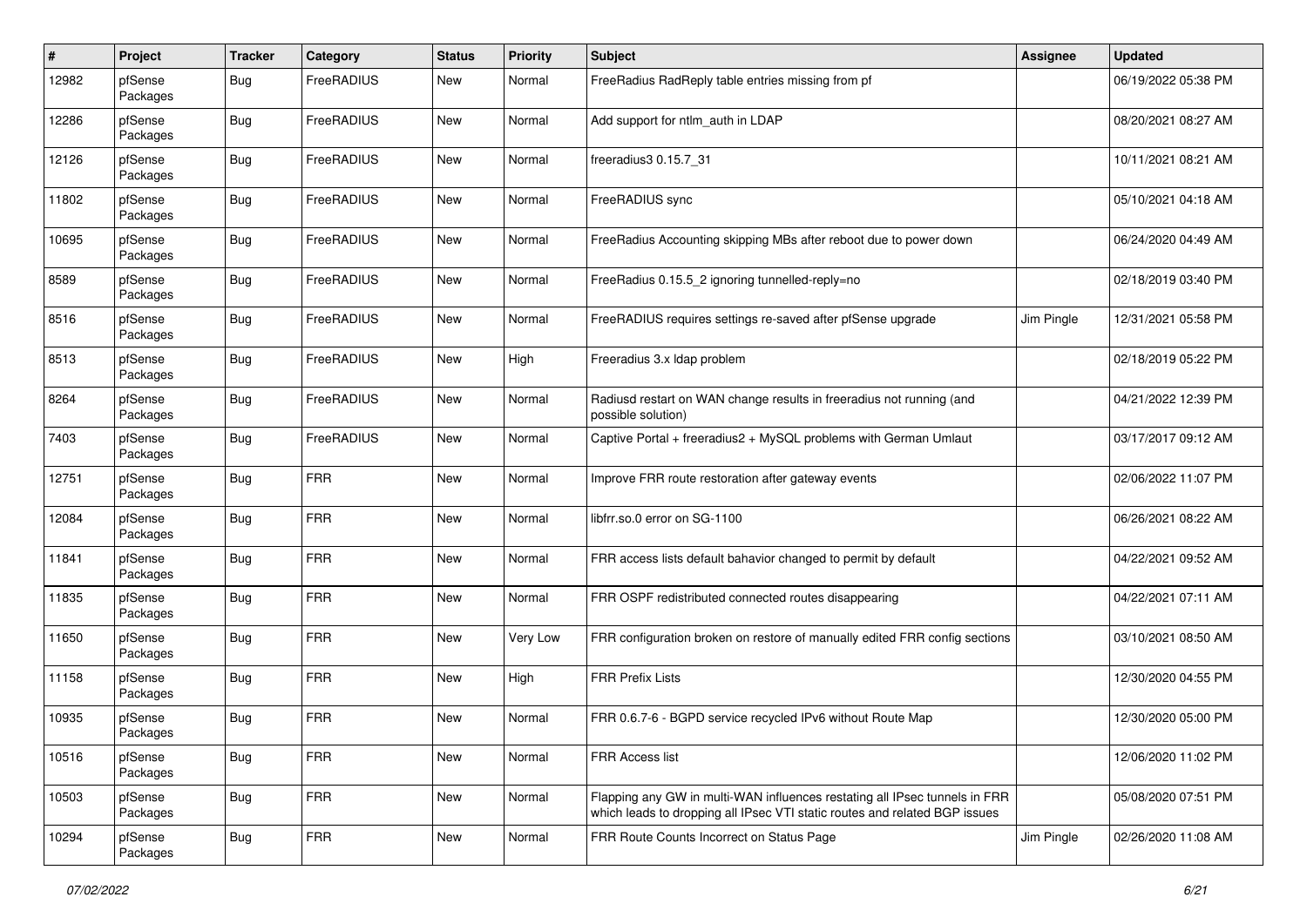| #     | Project             | <b>Tracker</b> | Category           | <b>Status</b> | Priority | <b>Subject</b>                                                                              | Assignee   | <b>Updated</b>      |
|-------|---------------------|----------------|--------------------|---------------|----------|---------------------------------------------------------------------------------------------|------------|---------------------|
| 13076 | pfSense             | Bug            | Gateway Monitoring | New           | Normal   | Marking a gateway as down does not affect IPsec entries using gateway<br>groups             |            | 06/28/2022 12:01 PM |
| 12811 | pfSense             | Bug            | Gateway Monitoring | New           | Normal   | Services are not restarted when PPP interfaces connect                                      | Jim Pingle | 06/30/2022 03:18 AM |
| 8192  | pfSense             | Bug            | Gateway Monitoring | <b>New</b>    | Low      | dpinger - Change in ISP link-local IPv6 address drops connectivity                          | Luiz Souza | 11/05/2020 07:31 AM |
| 13328 | pfSense Plus        | Bug            | Gateways           | <b>New</b>    | Normal   | Wireguard Site-to-Site broken after upgrade to 22.05                                        |            | 07/02/2022 04:02 AM |
| 13320 | pfSense Plus        | Bug            | Gateways           | New           | Normal   | IP aliases with a CARP VIP parent are not available as VIP choices for<br>gateway groups    |            | 06/29/2022 02:03 PM |
| 12942 | pfSense             | Bug            | Gateways           | New           | Normal   | Code to kill states for old gateway when reconnecting an interface is<br>incorrect          | Jim Pingle | 06/28/2022 12:01 PM |
| 12857 | pfSense             | Bug            | Gateways           | <b>New</b>    | Normal   | Firewall gateway goes away when making changes to Bridge0 device                            |            | 02/27/2022 11:20 AM |
| 12764 | pfSense             | <b>Bug</b>     | Gateways           | New           | Normal   | VTI gateway status is pending after assigning the VTI interface                             |            | 02/07/2022 05:41 AM |
| 12632 | pfSense             | <b>Bug</b>     | Gateways           | <b>New</b>    | High     | Assigning a /30 WAN IP address at the console does not save the gateway<br>correctly        |            | 06/28/2022 12:01 PM |
| 10875 | pfSense             | Bug            | Gateways           | <b>New</b>    | Normal   | PPP periodic reset does not fully restore gateway group round-robin<br>functionality        | Luiz Souza | 11/05/2020 07:44 AM |
| 9650  | pfSense             | Bug            | Gateways           | New           | Normal   | IPv6 connection drops (ir-)regular on Kabelvodafone (German cable ISP)                      |            | 07/27/2019 07:14 AM |
| 8846  | pfSense             | Bug            | Gateways           | New           | Low      | Misleading gateway error message adding/editing static routes using a<br>disabled interface |            | 08/21/2019 11:29 AM |
| 8343  | pfSense             | Bug            | Gateways           | <b>New</b>    | Normal   | Gateway Routes (Default Routes) not removed in Kernel when removed<br>from GUI              |            | 05/14/2020 01:22 AM |
| 11036 | pfSense<br>Packages | <b>Bug</b>     | haproxy            | <b>New</b>    | Normal   | <b>HAproxy ACL</b>                                                                          |            | 02/11/2022 11:27 AM |
| 11000 | pfSense<br>Packages | <b>Bug</b>     | haproxy            | New           | Very Low | haproxy deprecated trick suggested                                                          |            | 12/23/2020 02:55 PM |
| 9500  | pfSense<br>Packages | Bug            | haproxy            | New           | Normal   | HAproxy does not delete non-applicable action config                                        |            | 01/18/2022 06:28 AM |
| 9261  | pfSense<br>Packages | Bug            | haproxy            | New           | Normal   | haproxy GUI failure                                                                         |            | 01/08/2019 12:41 PM |
| 9247  | pfSense<br>Packages | Bug            | haproxy            | New           | Low      | HAProxy multiple server selection on stats pages doesn't work                               |            | 01/02/2019 04:44 PM |
| 8902  | pfSense<br>Packages | Bug            | haproxy            | <b>New</b>    | Normal   | HAproxy package not use custom DNS for lookup on apply new config                           |            | 09/16/2018 08:16 AM |
| 8438  | pfSense<br>Packages | Bug            | haproxy            | <b>New</b>    | High     | haproxy: can't use ACL for cert with http-response actions                                  |            | 05/24/2018 01:12 PM |
| 8213  | pfSense<br>Packages | Bug            | haproxy            | New           | Normal   | acl src file not populated from alias                                                       |            | 12/21/2017 02:02 PM |
| 7462  | pfSense<br>Packages | Bug            | haproxy            | <b>New</b>    | Normal   | HAproxy not rebinding properly after WAN DHCP IP change                                     |            | 01/11/2018 09:15 AM |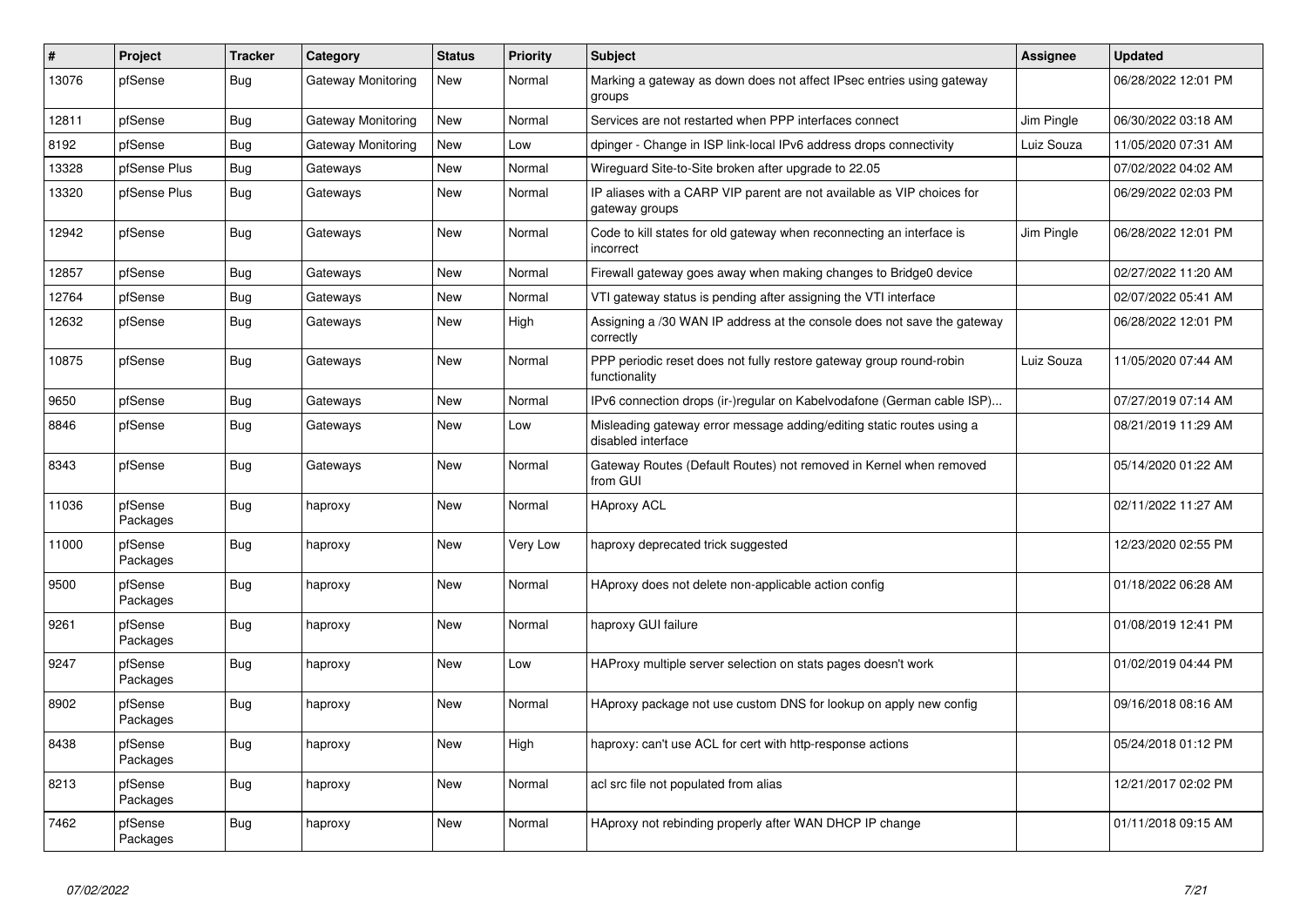| #     | Project             | <b>Tracker</b> | Category           | <b>Status</b> | <b>Priority</b> | Subject                                                                                                                 | <b>Assignee</b> | <b>Updated</b>      |
|-------|---------------------|----------------|--------------------|---------------|-----------------|-------------------------------------------------------------------------------------------------------------------------|-----------------|---------------------|
| 6861  | pfSense<br>Packages | Bug            | haproxy            | New           | Normal          | Ha-Proxy duplicated backend used in place of original backend                                                           |                 | 02/18/2019 05:30 PM |
| 6784  | pfSense<br>Packages | Bug            | haproxy            | New           | Normal          | HAProxy version .48 will not use URL Table Alias for front end listener                                                 |                 | 02/18/2019 05:32 PM |
| 13206 | pfSense Plus        | Bug            | Hardware / Drivers | <b>New</b>    | Normal          | SG-3100 LED GPIO hangs                                                                                                  |                 | 06/11/2022 07:01 PM |
| 13003 | pfSense             | Bug            | Hardware / Drivers | New           | Normal          | Malicious Driver Detection event on ixl driver                                                                          |                 | 06/25/2022 05:00 PM |
| 12607 | pfSense Plus        | Bug            | Hardware / Drivers | <b>New</b>    | High            | Instability with Snort Inline with AWS Instances                                                                        |                 | 01/10/2022 09:03 PM |
| 11770 | pfSense Plus        | <b>Bug</b>     | Hardware / Drivers | New           | Normal          | Pantech UML295 USB Modem No Longer Functional                                                                           |                 | 04/01/2021 11:28 AM |
| 11731 | pfSense             | Bug            | Hardware / Drivers | New           | Normal          | Missing support for Realtek USB NICs                                                                                    |                 | 03/30/2021 04:32 AM |
| 10584 | pfSense             | <b>Bug</b>     | Hardware / Drivers | <b>New</b>    | Normal          | SG-3100 with M.2: shutdown instead of reboot                                                                            |                 | 07/21/2020 03:08 AM |
| 8324  | pfSense             | Bug            | Hardware / Drivers | New           | Normal          | bxe cards require promisc for OSPF                                                                                      | Luiz Souza      | 05/25/2020 03:19 PM |
| 13277 | pfSense             | Bug            | <b>IGMP Proxy</b>  | New           | Normal          | IGMP Proxy webConfigurator Page Always Produces Error                                                                   |                 | 06/16/2022 07:50 PM |
| 13276 | pfSense             | <b>Bug</b>     | <b>IGMP Proxy</b>  | New           | Normal          | IGMP Proxy Error Message for Logging Links to System Log Instead of<br>Routing Log                                      |                 | 06/16/2022 07:48 PM |
| 12079 | pfSense             | Bug            | <b>IGMP Proxy</b>  | <b>New</b>    | Normal          | IGMPProxy: kernel panic, Sleeping thread owns a non-sleepable lock                                                      | Mateusz Guzik   | 06/28/2022 12:01 PM |
| 11953 | pfSense             | Bug            | <b>IGMP Proxy</b>  | New           | Normal          | XG-1541 crashes when igmpproxy is enabled and network interfaces status<br>change                                       |                 | 05/24/2021 04:55 PM |
| 10150 | pfSense             | <b>Bug</b>     | <b>IGMP Proxy</b>  | <b>New</b>    | Normal          | IGMP Proxy does not scale to hundreds of streams                                                                        |                 | 01/03/2020 02:56 AM |
| 9338  | pfSense             | Bug            | <b>IGMP Proxy</b>  | New           | Normal          | igmpproxy ignoring downstream vlan interface                                                                            |                 | 02/22/2019 03:48 AM |
| 8711  | pfSense             | Bug            | <b>IGMP Proxy</b>  | New           | Normal          | igmpproxy with PPPoE Interfaces                                                                                         |                 | 07/28/2018 09:21 AM |
| 3382  | pfSense             | Bug            | <b>IGMP Proxy</b>  | New           | Normal          | IGMPPROXY fails with more than 32 interfaces                                                                            |                 | 07/12/2016 11:01 PM |
| 12974 | pfSense Plus        | Bug            | Installer          | New           | Normal          | Typing anything into 1100/2100 recovery installer causes process to stop                                                |                 | 06/05/2022 04:10 PM |
| 12960 | pfSense             | <b>Bug</b>     | Installer          | New           | Normal          | VGA installer image defaults to serial console, serial console is default in<br><b>GUI settings</b>                     |                 | 06/28/2022 12:01 PM |
| 11363 | pfSense             | <b>Bug</b>     | Installer          | New           | Normal          | Clean Install 2.5.0 fails due to hardware incompability                                                                 |                 | 02/04/2021 11:06 AM |
| 10690 | pfSense             | Bug            | Installer          | <b>New</b>    | Low             | Not possible to make UFS install on ZFS formatted drive                                                                 |                 | 04/21/2022 12:39 PM |
| 8401  | pfSense             | Bug            | Installer          | New           | Normal          | Issues related to keys representing alphabetic characters specific to<br>Scandinavian languages and to some other keys. |                 | 03/30/2018 11:06 AM |
| 13279 | pfSense             | Bug            | Interfaces         | New           | Normal          | DHCP config override affects Gateway installation.                                                                      |                 | 06/17/2022 07:25 AM |
| 13228 | pfSense             | Bug            | Interfaces         | New           | Normal          | Recovering interface gateway may not be added back into gateway groups<br>and rules when expected                       | Jim Pinale      | 06/29/2022 04:31 PM |
| 13225 | pfSense             | Bug            | Interfaces         | New           | Normal          | Bridges with QinQ interfaces not properly set up at boot                                                                | Viktor Gurov    | 06/28/2022 12:01 PM |
| 12539 | pfSense             | Bug            | Interfaces         | New           | Low             | Changing VLAN ID for LAN interface in assignments silently fails.                                                       |                 | 11/23/2021 04:12 AM |
| 12504 | pfSense             | Bug            | Interfaces         | New           | Normal          | BCM57412 NetXtreme-E 10Gb RDMA Ethernet controller issue                                                                |                 | 11/05/2021 04:51 AM |
| 11872 | pfSense             | <b>Bug</b>     | Interfaces         | New           | Normal          | gif interfaces reporting incorrect traffic counters                                                                     |                 | 12/30/2021 04:00 AM |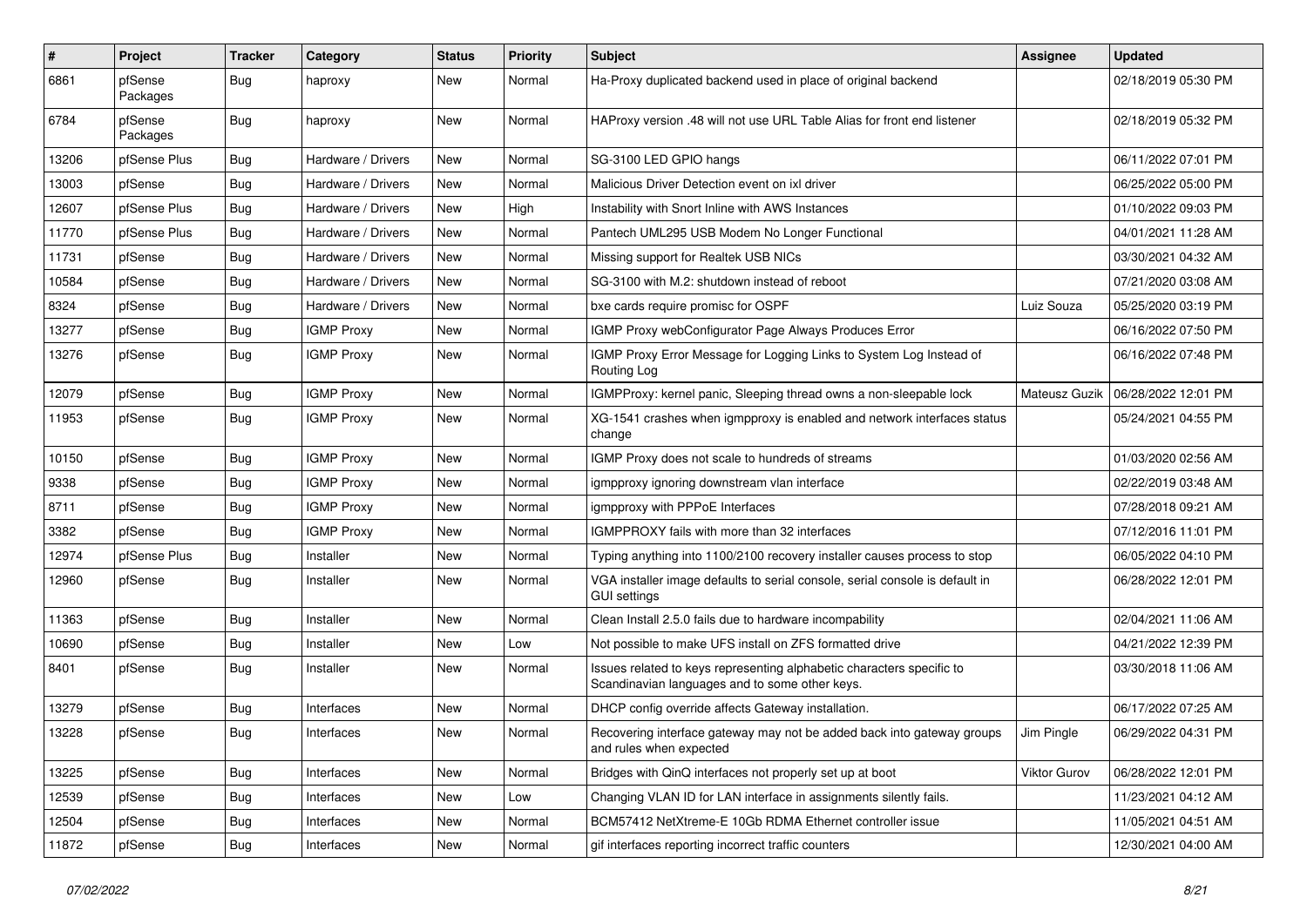| $\vert$ # | Project | <b>Tracker</b> | Category     | <b>Status</b> | <b>Priority</b> | <b>Subject</b>                                                                                                                                                                                  | Assignee            | <b>Updated</b>                      |
|-----------|---------|----------------|--------------|---------------|-----------------|-------------------------------------------------------------------------------------------------------------------------------------------------------------------------------------------------|---------------------|-------------------------------------|
| 11657     | pfSense | Bug            | Interfaces   | <b>New</b>    | Normal          | netmap_ring_reinit error                                                                                                                                                                        |                     | 03/18/2021 10:32 PM                 |
| 11641     | pfSense | <b>Bug</b>     | Interfaces   | <b>New</b>    | Normal          | On xn based interfaces without the VLANMTU flag the first VLAN tag<br>defined does not follow the parent interface MTU settings. All subsequent<br>VLAN tags follow the parent interface's MTU. |                     | 03/09/2021 06:42 PM                 |
| 11430     | pfSense | Bug            | Interfaces   | New           | Normal          | PHP console spam after Assigning Interfaces                                                                                                                                                     |                     | 10/09/2021 10:37 AM                 |
| 11412     | pfSense | Bug            | Interfaces   | <b>New</b>    | Normal          | LLDPD Package Doesn't Work with Switchports                                                                                                                                                     |                     | 02/12/2021 08:12 PM                 |
| 11335     | pfSense | <b>Bug</b>     | Interfaces   | New           | Normal          | Spoofing the MAC on a LAGG interface does not work for some NIC types.                                                                                                                          |                     | 01/29/2021 09:10 AM                 |
| 11091     | pfSense | Bug            | Interfaces   | New           | Normal          | Interfaces set as disabled in the configuration have an UP status in the<br>operating system at boot                                                                                            | <b>Viktor Gurov</b> | 06/28/2022 12:01 PM                 |
| 9837      | pfSense | <b>Bug</b>     | Interfaces   | New           | Very Low        | ipv6 is not completely disabled on the interfaces                                                                                                                                               |                     | 10/24/2019 01:16 AM                 |
| 9690      | pfSense | Bug            | Interfaces   | <b>New</b>    | Normal          | Ethernet flow control should be disabled by default                                                                                                                                             |                     | 08/19/2019 06:45 PM                 |
| 9585      | pfSense | Bug            | Interfaces   | <b>New</b>    | Normal          | 6RD: Unable to reach hosts on within same 6rd-domain                                                                                                                                            |                     | 08/14/2019 02:39 PM                 |
| 9241      | pfSense | <b>Bug</b>     | Interfaces   | New           | Normal          | Ethernet link cycles up/down if "auto-negotiate" is explicitly selected in<br>interface configuration                                                                                           |                     | 12/31/2018 08:36 PM                 |
| 8815      | pfSense | Bug            | Interfaces   | New           | Normal          | IP addresses are removed from interfaces when link is lost and either IPv4<br>or IPv6 is dynamic                                                                                                | Luiz Souza          | 07/21/2021 07:49 AM                 |
| 8770      | pfSense | Bug            | Interfaces   | <b>New</b>    | Normal          | QinQ interfaces always show as active                                                                                                                                                           |                     | 02/01/2020 09:47 AM                 |
| 8526      | pfSense | <b>Bug</b>     | Interfaces   | New           | Normal          | DHCP client ignores server replies when 802.1g tagging is used                                                                                                                                  |                     | 08/14/2019 10:52 AM                 |
| 8435      | pfSense | <b>Bug</b>     | Interfaces   | New           | Normal          | DHCPv6 unusable in certain circumstances (US AT&T Fiber, etc.)                                                                                                                                  |                     | 08/14/2019 10:52 AM                 |
| 8158      | pfSense | Bug            | Interfaces   | <b>New</b>    | High            | IPv6 Track Interface issue with more than one WAN-Gateway and a number<br>of internal interfaces at least track interface from one interface does not<br>work on regular base                   |                     | 12/03/2017 09:00 AM                 |
| 8113      | pfSense | Bug            | Interfaces   | <b>New</b>    | Normal          | MTU setting on bridge, openypn clients ignored                                                                                                                                                  |                     | 12/31/2021 05:55 PM                 |
| 8089      | pfSense | Bug            | Interfaces   | <b>New</b>    | High            | VLAN page breaks after config restore to new hardware.                                                                                                                                          |                     | 11/21/2017 01:38 PM                 |
| 8050      | pfSense | <b>Bug</b>     | Interfaces   | New           | High            | Enabling bridge while interfaces have link freezes console                                                                                                                                      |                     | 11/03/2017 04:38 PM                 |
| 7730      | pfSense | Bug            | Interfaces   | New           | High            | 2.3.4 1 greX: loop detected when hit save on filter rules or interfaces                                                                                                                         |                     | 07/27/2017 08:16 AM                 |
| 7430      | pfSense | <b>Bug</b>     | Interfaces   | New           | Normal          | pfsense-utils.inc - where is ipaddr configured() should account for<br>loopback interface                                                                                                       |                     | 08/13/2019 03:48 PM                 |
| 7040      | pfSense | Bug            | Interfaces   | <b>New</b>    | Normal          | Issue when disabling an interface                                                                                                                                                               |                     | 12/26/2016 02:56 AM                 |
| 6977      | pfSense | Bug            | Interfaces   | New           | Normal          | VLAN traffic is erroneously counted as underlying iface (untagged) traffic                                                                                                                      |                     | 08/13/2019 02:56 PM                 |
| 6823      | pfSense | Bug            | Interfaces   | New           | Normal          | No connectivity after changing link state to UP                                                                                                                                                 |                     | 04/21/2022 12:39 PM                 |
| 6289      | pfSense | Bug            | Interfaces   | <b>New</b>    | Normal          | IPv6 address not given to track6 interfaces on create                                                                                                                                           |                     | 12/30/2021 04:17 AM                 |
| 13102     | pfSense | <b>Bug</b>     | <b>IPsec</b> | New           | Normal          | Deleting an IPSec tunnel doesn't destroy the SA (SADs/SPDs), causes<br>crash in status ipsec.php                                                                                                | <b>Viktor Gurov</b> | 06/28/2022 12:01 PM                 |
| 13014     | pfSense | Bug            | <b>IPsec</b> | <b>New</b>    | Normal          | Charon.vici can get in a bad state                                                                                                                                                              |                     | Mateusz Guzik   06/28/2022 12:01 PM |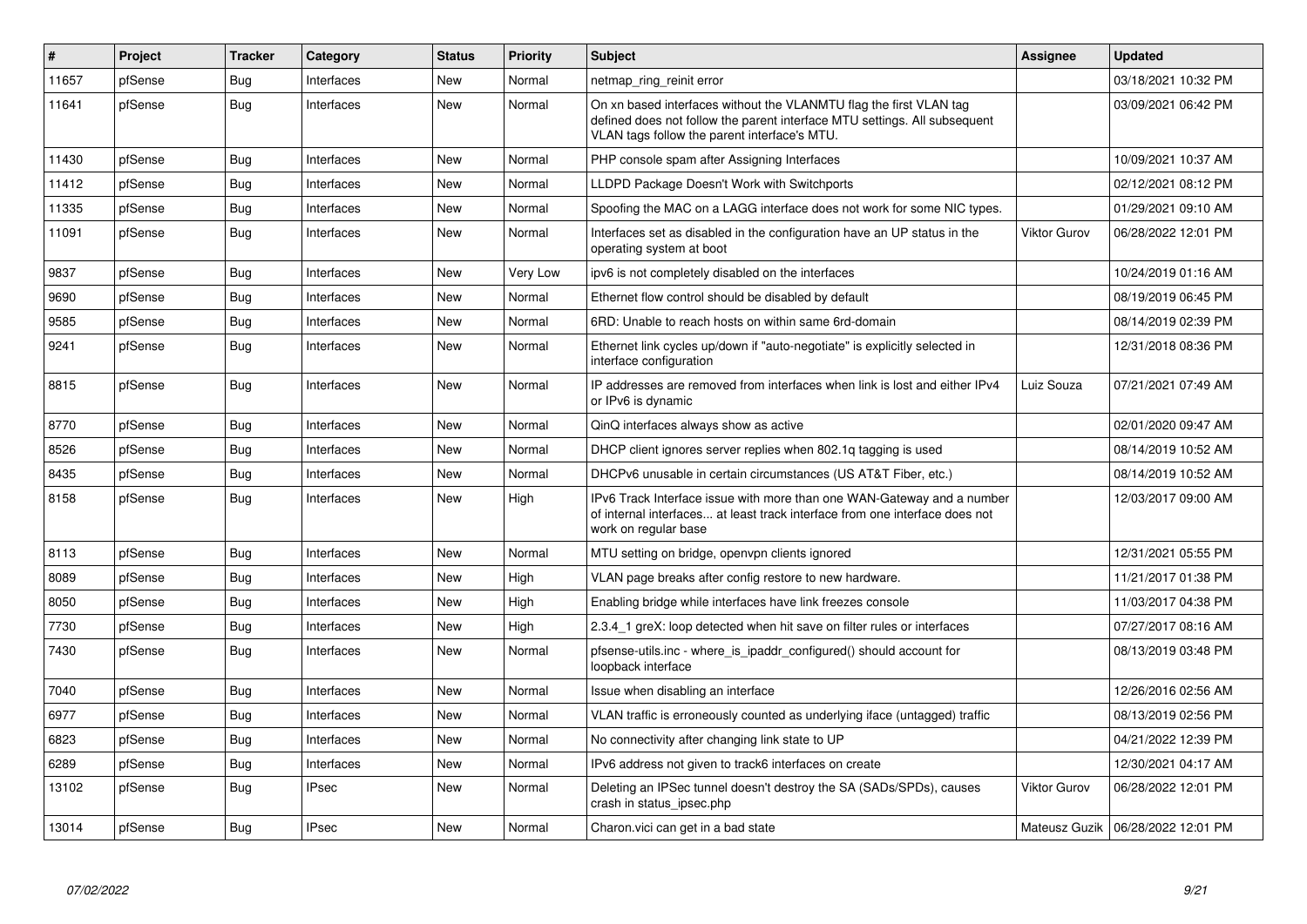| #     | Project             | <b>Tracker</b> | Category                                        | <b>Status</b> | <b>Priority</b> | <b>Subject</b>                                                                          | <b>Assignee</b>     | <b>Updated</b>      |
|-------|---------------------|----------------|-------------------------------------------------|---------------|-----------------|-----------------------------------------------------------------------------------------|---------------------|---------------------|
| 13000 | pfSense             | Bug            | <b>IPsec</b>                                    | New           | Low             | IPsec AES-GCM encryption algorithm "Key Length" field should be labeled<br>'ICV Length" |                     | 03/30/2022 07:40 AM |
| 12762 | pfSense             | Bug            | <b>IPsec</b>                                    | <b>New</b>    | Normal          | IPsec keep alive check ignores Child SA Start Action                                    | Viktor Gurov        | 02/07/2022 11:21 AM |
| 12645 | pfSense             | Bug            | <b>IPsec</b>                                    | New           | Normal          | filterdns" does not monitor remote IPsec gateways for IPv6 address<br>changes           | <b>Viktor Gurov</b> | 06/28/2022 12:01 PM |
| 12335 | pfSense             | Bug            | <b>IPsec</b>                                    | <b>New</b>    | Normal          | IPsec DNS inefficiency                                                                  | Jim Pingle          | 06/28/2022 12:01 PM |
| 11418 | pfSense             | Bug            | <b>IPsec</b>                                    | <b>New</b>    | <b>Very Low</b> | 'NAT-T: Force' is broken for IPv6 IPsec                                                 |                     | 02/16/2021 08:25 AM |
| 10493 | pfSense             | Bug            | <b>IPsec</b>                                    | New           | Normal          | filter get vpns list() issues                                                           |                     | 05/06/2020 01:07 AM |
| 8964  | pfSense             | Bug            | <b>IPsec</b>                                    | New           | High            | IPsec async cryptography advanced setting - TCP traffic not passing<br>through          | Luiz Souza          | 12/08/2020 12:09 PM |
| 8686  | pfSense             | Bug            | <b>IPsec</b>                                    | New           | Normal          | IPsec VTI: Assigned interface firewall rules are never parsed                           |                     | 02/10/2021 12:15 PM |
| 8073  | pfSense             | Bug            | <b>IPsec</b>                                    | New           | Normal          | Traffic inexplicably not going through IPSEC despite (in theory) matching<br><b>SPs</b> |                     | 11/09/2017 02:51 AM |
| 8013  | pfSense             | Bug            | <b>IPsec</b>                                    | <b>New</b>    | Normal          | IPsec MSS clamping value shared for IPv4 and IPv6                                       | Luiz Souza          | 10/28/2021 01:37 PM |
| 7420  | pfSense             | Bug            | <b>IPsec</b>                                    | New           | Normal          | ipsec status freezing                                                                   |                     | 02/13/2020 09:09 AM |
| 7235  | pfSense             | Bug            | <b>IPsec</b>                                    | New           | Normal          | 4860 has not got significant IPsec performance rising with enabled HW<br>acceleration   | Luiz Souza          | 12/18/2021 04:32 PM |
| 6481  | pfSense             | Bug            | <b>IPsec</b>                                    | <b>New</b>    | Normal          | loading EAP_RADIUS method failed                                                        |                     | 03/24/2020 04:25 PM |
| 5629  | pfSense             | Bug            | <b>IPsec</b>                                    | New           | Normal          | Allow for IPsec configuration using certs without a CA                                  |                     | 12/31/2021 05:21 PM |
| 5355  | pfSense             | Bug            | <b>IPsec</b>                                    | New           | High            | on Dynamic WAN IP (DHCP Client) it takes 10 minutes before Phase1<br>reconnects         |                     | 07/08/2016 10:29 PM |
| 3312  | pfSense             | Bug            | <b>IPsec</b>                                    | <b>New</b>    | Normal          | Gateway on IPsec rules is not functional in pf                                          |                     | 01/28/2020 10:09 PM |
| 11997 | pfSense<br>Packages | Bug            | <b>IPsec Profile Wizard</b>                     | New           | Normal          | Add Support for Android Strongswan Profiles in the Profile Wizard                       | Jim Pingle          | 07/10/2021 07:51 PM |
| 12938 | pfSense             | <b>Bug</b>     | IPv6 Router<br>Advertisements<br>(RADVD)        | New           | Normal          | MaxRtrAdvInterval would allow stale DNS servers to be deleted faster                    |                     | 03/12/2022 09:37 AM |
| 8831  | pfSense             | Bug            | <b>IPv6 Router</b><br>Advertisements<br>(RADVD) | <b>New</b>    | Very High       | Radvd causes latency spikes                                                             |                     | 04/19/2021 04:51 AM |
| 7737  | pfSense             | Bug            | IPv6 Router<br>Advertisements<br>(RADVD)        | <b>New</b>    | Normal          | radvd error message                                                                     |                     | 08/13/2019 09:41 AM |
| 7303  | pfSense             | Bug            | IPv6 Router<br>Advertisements<br>(RADVD)        | New           | Normal          | ipv6 connectivity lost on pfSense reboot                                                |                     | 08/20/2019 12:23 PM |
| 6541  | pfSense             | <b>Bug</b>     | IPv6 Router<br>Advertisements<br>(RADVD)        | New           | Normal          | IPv6 RAs always include on-link prefix; clients may not use DHCPv6<br>managed addresses |                     | 08/13/2019 03:23 PM |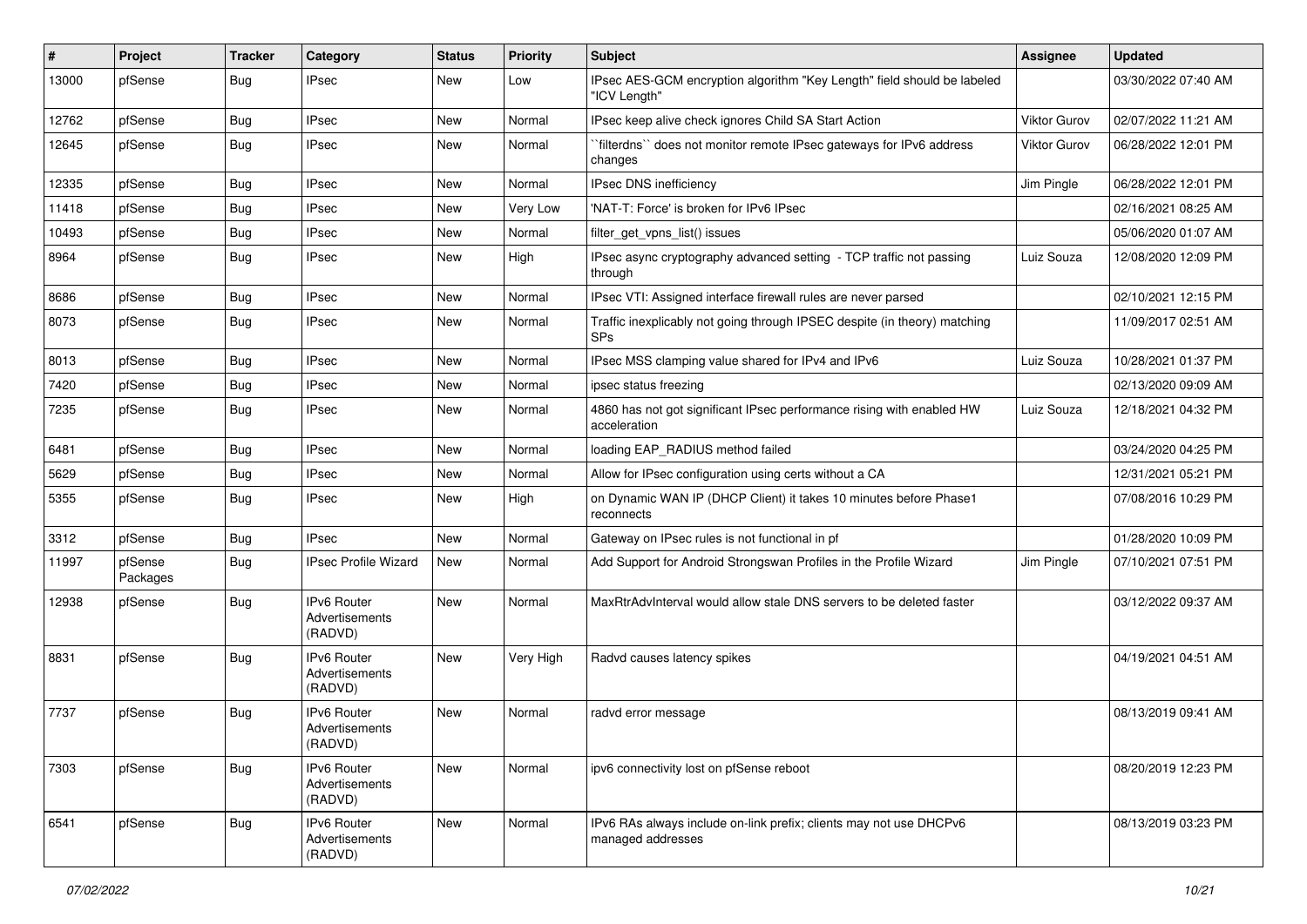| $\vert$ # | Project             | <b>Tracker</b> | Category                                 | <b>Status</b> | <b>Priority</b> | <b>Subject</b>                                                                                            | Assignee | <b>Updated</b>      |
|-----------|---------------------|----------------|------------------------------------------|---------------|-----------------|-----------------------------------------------------------------------------------------------------------|----------|---------------------|
| 6386      | pfSense             | <b>Bug</b>     | IPv6 Router<br>Advertisements<br>(RADVD) | New           | Low             | Switching Router Advertisements to disabled should broadcast IP Removal<br>messages                       |          | 05/22/2016 10:44 PM |
| 11761     | pfSense             | Bug            | L <sub>2</sub> TP                        | <b>New</b>    | Normal          | L2TP/IPsec VPN : PPP LCP negotiation occurs before user authentication                                    |          | 03/31/2021 04:52 AM |
| 6321      | pfSense             | Bug            | L <sub>2</sub> TP                        | <b>New</b>    | Normal          | Problem with connecting I2tp over ipsec from android and windows                                          |          | 11/13/2020 11:01 AM |
| 1667      | pfSense             | Bug            | L <sub>2</sub> TP                        | New           | Normal          | L2TP server does not respond properly from a CARP VIP                                                     |          | 12/11/2021 07:43 PM |
| 9453      | pfSense             | Bug            | <b>LAGG Interfaces</b>                   | New           | Normal          | VLAN Interfaces on LAGG get orphaned at boot                                                              |          | 08/21/2019 11:16 AM |
| 9183      | pfSense             | Bug            | <b>LAGG Interfaces</b>                   | New           | Very Low        | OpenVPN Lagg Interface not working after restart or new start                                             |          | 08/21/2019 11:17 AM |
| 8335      | pfSense             | Bug            | <b>LAGG Interfaces</b>                   | New           | Normal          | System hang with LACP downlink to UniFi switch                                                            |          | 08/21/2019 11:18 AM |
| 11509     | pfSense<br>Packages | Bug            | <b>LCDProc</b>                           | New           | Low             | LCD package - not starting at boot - stop and start in Status Window not<br>possible                      |          | 02/23/2021 10:55 AM |
| 12747     | pfSense             | Bug            | Logging                                  | New           | Normal          | System log is filled by sshguard                                                                          |          | 06/30/2022 05:21 AM |
| 12056     | pfSense             | Bug            | Logging                                  | New           | Normal          | Filterlog says "Unknown Option %u"                                                                        |          | 06/18/2021 05:51 AM |
| 12013     | pfSense             | Bug            | Logging                                  | New           | Low             | Reading log data is inefficient in certain cases                                                          |          | 06/08/2021 07:35 AM |
| 11666     | pfSense             | <b>Bug</b>     | Logging                                  | New           | Normal          | GUI Firewall log search not parsing filter.log beyond hard coded limit                                    |          | 03/12/2021 11:38 AM |
| 9140      | pfSense             | Bug            | Logging                                  | New           | Very Low        | Unexpected rule can be displayed when looking up filter log entry with<br>multiple matching rules         |          | 08/19/2019 02:56 PM |
| 7476      | pfSense             | Bug            | Logging                                  | <b>New</b>    | Normal          | Dirty buffer used to build log messages?                                                                  |          | 04/17/2017 09:51 PM |
| 7964      | pfSense             | Bug            | Multi-WAN                                | New           | Normal          | Restart openvpn on gateway switching                                                                      |          | 08/19/2019 12:35 PM |
| 9179      | pfSense             | Bug            | <b>NAT Reflection</b>                    | New           | Normal          | NAT reflection fix implemented for #8604 is causing WebUI and XMLRPC to<br>fail on slave                  |          | 03/27/2020 08:01 PM |
| 8233      | pfSense             | <b>Bug</b>     | <b>NAT Reflection</b>                    | <b>New</b>    | Very Low        | NAT reflection back to originating host broken when using FQDN-based IP<br>aliases                        |          | 08/21/2019 10:53 AM |
| 8004      | pfSense             | <b>Bug</b>     | <b>NAT Reflection</b>                    | <b>New</b>    | Normal          | Error notice for a deleted NAT that had a RULE or an existing NAT which is<br>claimed to have no NAT port |          | 10/24/2017 06:39 PM |
| 11610     | pfSense<br>Packages | <b>Bug</b>     | NET-SNMP                                 | New           | Normal          | NET-SNMP is not setting the correct permissions on AgentX                                                 |          | 06/28/2021 07:54 AM |
| 11592     | pfSense<br>Packages | <b>Bug</b>     | node_exporter                            | <b>New</b>    | Normal          | Node exporter can not read system statistics                                                              |          | 10/15/2021 09:37 PM |
| 10265     | pfSense<br>Packages | <b>Bug</b>     | <b>Notes</b>                             | New           | Very Low        | Adding a Note with malformed title will force system restore                                              |          | 02/27/2020 10:12 AM |
| 13224     | pfSense             | <b>Bug</b>     | Notifications                            | New           | Normal          | Email notification flood when UPS (NUT) and WAN send notifications                                        |          | 05/27/2022 01:58 AM |
| 10325     | pfSense             | Bug            | Notifications                            | New           | Normal          | System/Advanced/Notifications/E-Mail - SMTP Notification E-Mail auth<br>password Unexpected Bahaviour     |          | 10/30/2020 08:17 AM |
| 8313      | pfSense             | <b>Bug</b>     | Notifications                            | New           | Normal          | STARTTLS auto detection not working                                                                       |          | 04/21/2022 12:39 PM |
| 11182     | pfSense<br>Packages | <b>Bug</b>     | <b>NRPE</b>                              | New           | Normal          | NRPE in HA syncs the bind IP                                                                              |          | 12/01/2021 02:15 AM |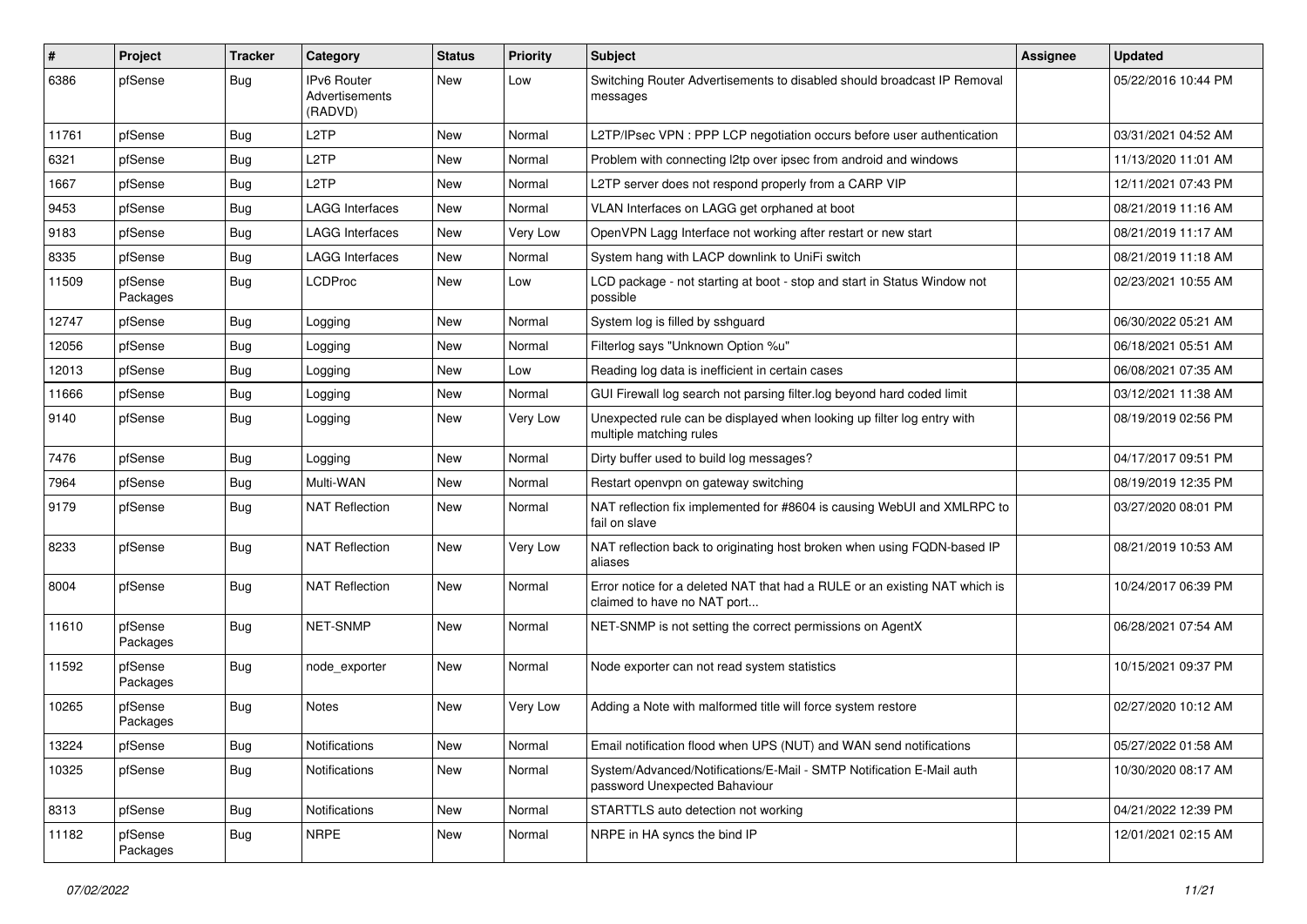| #     | Project             | <b>Tracker</b> | Category      | <b>Status</b> | <b>Priority</b> | <b>Subject</b>                                                                                                         | <b>Assignee</b> | <b>Updated</b>      |
|-------|---------------------|----------------|---------------|---------------|-----------------|------------------------------------------------------------------------------------------------------------------------|-----------------|---------------------|
| 12444 | pfSense<br>Packages | Bug            | ntop          | <b>New</b>    | Normal          | ntopng throws errors when viewing single host                                                                          |                 | 10/11/2021 12:39 PM |
| 12260 | pfSense<br>Packages | Bug            | ntop          | <b>New</b>    | Normal          | Update popup and version missmatch?                                                                                    |                 | 01/08/2022 05:53 AM |
| 10783 | pfSense<br>Packages | Bug            | ntop          | <b>New</b>    | Normal          | NtopNG is very unstable on arm64                                                                                       |                 | 07/22/2020 09:07 AM |
| 10370 | pfSense<br>Packages | <b>Bug</b>     | ntop          | <b>New</b>    | Normal          | ntopng Timeseries not send to InfluxDB                                                                                 |                 | 03/30/2020 09:42 AM |
| 9143  | pfSense<br>Packages | Bug            | ntop          | <b>New</b>    | Normal          | ntopng not displaying values in historical correctly                                                                   |                 | 11/22/2018 07:24 AM |
| 9079  | pfSense<br>Packages | <b>Bug</b>     | ntop          | <b>New</b>    | Normal          | High CPU usage of ntopng even during IDLE and no network traffic                                                       |                 | 12/16/2018 02:40 PM |
| 4604  | pfSense             | Bug            | <b>NTPD</b>   | <b>New</b>    | Normal          | NTP time server entries may or may not work, depending upon interfaces<br>selected when configuring NTP service        |                 | 12/11/2021 07:59 PM |
| 13247 | pfSense<br>Packages | Bug            | open-vm-tools | <b>New</b>    | Low             | Open-VM-Tools service actions do not work                                                                              |                 | 06/05/2022 07:09 PM |
| 10279 | pfSense<br>Packages | Bug            | open-vm-tools | <b>New</b>    | Normal          | pfSense's OpenVM Tools on ESXi 6.7 no longer provides guest vm<br>functionality                                        |                 | 03/01/2020 06:07 PM |
| 13327 | pfSense             | Bug            | OpenVPN       | <b>New</b>    | Normal          | Valid OpenVPN client connections rejected due to extraneous output to<br>ovpn auth verify                              |                 | 07/01/2022 06:12 PM |
| 13267 | pfSense             | Bug            | OpenVPN       | <b>New</b>    | Normal          | dpinger continues to run on OpenVPN gateway after OpenVPN service is<br>stopped.                                       |                 | 06/12/2022 02:49 PM |
| 13090 | pfSense             | Bug            | OpenVPN       | <b>New</b>    | Normal          | OpenVPN: do not use legacy deprecated netbios settings                                                                 | Jim Pingle      | 04/22/2022 11:19 AM |
| 13089 | pfSense             | Bug            | OpenVPN       | <b>New</b>    | Normal          | OpenVPN: fix some netbios options were preserved even if teh Netbios<br>option was unchecked                           | Jim Pingle      | 04/22/2022 11:06 AM |
| 13088 | pfSense             | <b>Bug</b>     | OpenVPN       | <b>New</b>    | Normal          | OpenVPN Client Overrides: properly hide/show form fields                                                               | Jim Pingle      | 06/08/2022 09:15 AM |
| 13087 | pfSense             | <b>Bug</b>     | OpenVPN       | <b>New</b>    | Normal          | OpenVPN Server: hide WINS servers list when netbios option is unchecked<br>while WINS servers is checked               |                 | 04/22/2022 10:29 AM |
| 12927 | pfSense             | Bug            | OpenVPN       | <b>New</b>    | Normal          | OpenVPN with OCSP enabled allows connections with revoked certificates                                                 |                 | 03/24/2022 08:22 AM |
| 12563 | pfSense             | Bug            | OpenVPN       | <b>New</b>    | Normal          | OpenVPN server doesn't support Framed-IPv6-Address RADIUS attribute                                                    |                 | 12/03/2021 11:19 AM |
| 12552 | pfSense             | Bug            | OpenVPN       | <b>New</b>    | Normal          | "Pull DNS" option within OpenVPN client does not cause pfSense to use<br>DNS servers assigned by remote OpenVPN server |                 | 12/08/2021 08:45 AM |
| 12509 | pfSense             | Bug            | OpenVPN       | New           | Normal          | Deffered authentication does not work with auth-gen-token external-auth or<br>pusk "auth-token"                        |                 | 11/08/2021 04:01 AM |
| 11925 | pfSense             | <b>Bug</b>     | OpenVPN       | New           | Normal          | Calling-Station-Id always set to WAN IP                                                                                |                 | 05/14/2021 09:27 AM |
| 11778 | pfSense             | <b>Bug</b>     | OpenVPN       | New           | Normal          | OpenVPN uses 100% CPU after experiencing packet loss                                                                   |                 | 02/28/2022 07:38 AM |
| 11715 | pfSense             | <b>Bug</b>     | OpenVPN       | New           | Normal          | OpenVPN MTU                                                                                                            |                 | 03/22/2021 01:35 AM |
| 11541 | pfSense             | <b>Bug</b>     | OpenVPN       | New           | Normal          | OpenVPN status does not work properly when set to TCP and Concurrent<br>Connections = 1                                |                 | 03/02/2021 02:27 PM |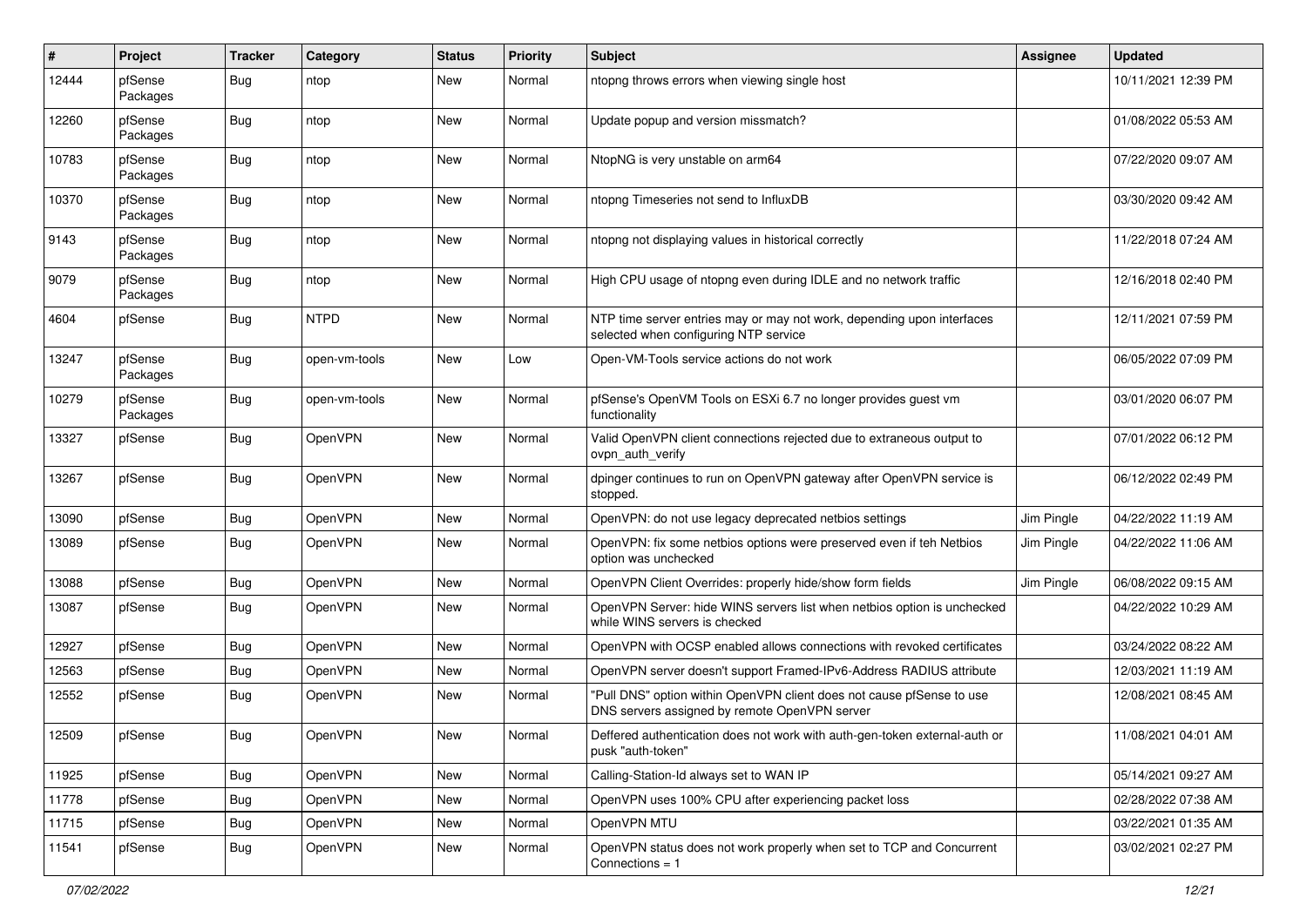| #     | <b>Project</b>      | <b>Tracker</b> | Category                 | <b>Status</b> | <b>Priority</b> | <b>Subject</b>                                                                                                    | Assignee      | <b>Updated</b>      |
|-------|---------------------|----------------|--------------------------|---------------|-----------------|-------------------------------------------------------------------------------------------------------------------|---------------|---------------------|
| 11503 | pfSense             | Bug            | OpenVPN                  | <b>New</b>    | Normal          | Using multiple authentication backends on an OpenVPN server fails                                                 |               | 02/23/2021 12:23 PM |
| 10311 | pfSense             | <b>Bug</b>     | OpenVPN                  | New           | Normal          | Too low net.link.ifgmaxlen causes packet drop under load when using<br>OpenVPN inside bridge interface under load |               | 08/10/2021 03:10 AM |
| 8380  | pfSense             | Bug            | OpenVPN                  | New           | Normal          | OpenVPN RADIUS password length is not constant                                                                    | Jim Pingle    | 07/17/2020 11:46 AM |
| 8122  | pfSense             | <b>Bug</b>     | OpenVPN                  | <b>New</b>    | Normal          | openypn client is unable to use OTP (temporary) passwords                                                         |               | 04/16/2018 09:28 AM |
| 7779  | pfSense             | Bug            | <b>OpenVPN</b>           | <b>New</b>    | Normal          | Traffic crossing a site-to-site OpenVPN tunnel fails to fragment.                                                 |               | 06/02/2021 08:26 AM |
| 6993  | pfSense             | <b>Bug</b>     | <b>OpenVPN</b>           | New           | Normal          | OpenVPN status error during CARP state transition                                                                 | James Webb    | 12/31/2021 05:44 PM |
| 12188 | pfSense<br>Packages | <b>Bug</b>     | OpenVPN Client<br>Export | New           | Normal          | client export breaks multi remote configurations                                                                  |               | 10/02/2021 05:58 PM |
| 12849 | pfSense             | Bug            | <b>Operating System</b>  | New           | Normal          | pfsync kernel crash on reboot                                                                                     | Mateusz Guzik | 02/22/2022 02:02 PM |
| 12259 | pfSense             | <b>Bug</b>     | <b>Operating System</b>  | <b>New</b>    | Normal          | Intel em NICs Suffering Performance Degradation on FreeBSD12                                                      |               | 02/25/2022 09:28 PM |
| 11232 | pfSense             | <b>Bug</b>     | <b>Operating System</b>  | New           | Normal          | Fix pfSense fsync                                                                                                 |               | 01/08/2021 08:53 AM |
| 10980 | pfSense             | Bug            | <b>Operating System</b>  | <b>New</b>    | Normal          | rc.local is executed at login by rc.initial, and not at boot time.                                                |               | 10/19/2020 09:39 AM |
| 10671 | pfSense             | <b>Bug</b>     | <b>Operating System</b>  | New           | Normal          | pfsense 2.4.5 1 does not boot on Gen2 2012R2 HyperV VM                                                            |               | 05/09/2021 06:39 AM |
| 8207  | pfSense             | <b>Bug</b>     | <b>Operating System</b>  | <b>New</b>    | Normal          | 2.4 cannot boot as a Xen VM with more than 7 NICs                                                                 |               | 06/25/2022 05:42 PM |
| 4479  | pfSense             | Bug            | <b>Operating System</b>  | <b>New</b>    | Normal          | Firewall rules won't match GRE interface after applying IPSEC transport<br>encryption on GRE tunnel               | Luiz Souza    | 08/20/2021 08:46 AM |
| 2335  | pfSense             | Bug            | <b>Operating System</b>  | <b>New</b>    | Normal          | <b>IGMPProxy and CARP Results in System Instability Upon Reboot</b>                                               |               | 07/19/2014 10:25 PM |
| 12875 | pfSense             | Bug            | Package System           | New           | Normal          | Import zabbix-agent6 and zabbix-proxy6 from FreeBSD Ports                                                         |               | 05/28/2022 06:50 PM |
| 12759 | pfSense Plus        | <b>Bug</b>     | Package System           | <b>New</b>    | Very Low        | Proprietary packages link to non-existant or non-public github pages                                              |               | 02/09/2022 10:43 AM |
| 11724 | pfSense             | Bug            | Package System           | New           | Normal          | Packages unexpectedly removed when changing update branches                                                       |               | 03/29/2021 08:09 AM |
| 10729 | pfSense             | <b>Bug</b>     | Package System           | New           | Normal          | Certificate verification failed for pkg.freebsd.org                                                               |               | 07/05/2020 01:12 AM |
| 9755  | pfSense             | Bug            | Package System           | New           | Very Low        | package description wrong link<br>https://www.freshports.org/security/openvpn-client-export                       |               | 09/13/2019 07:22 AM |
| 9149  | pfSense             | <b>Bug</b>     | Package System           | New           | Low             | Continued issues with /tmp and /var in RAM on 2.4                                                                 |               | 11/24/2018 11:56 AM |
| 8177  | pfSense             | <b>Bug</b>     | Package System           | New           | Normal          | '/xsl/package.xsl" is referenced in package XML files but not on the firewall                                     |               | 08/14/2019 09:56 AM |
| 8176  | pfSense             | <b>Bug</b>     | Package System           | New           | Normal          | ./schema/packages.dtd -- referenced in *xml, but missing?                                                         |               | 12/09/2017 06:52 PM |
| 7195  | pfSense             | <b>Bug</b>     | Package System           | <b>New</b>    | Normal          | pkg edit.php - <checkenable fields=""> tag has no effect on fields other than<br/>checkbox/input</checkenable>    |               | 08/21/2019 09:15 AM |
| 7082  | pfSense             | Bug            | Package System           | <b>New</b>    | Normal          | pkg edit.php - impossible to use default value with rowhelperfield                                                |               | 08/21/2019 09:15 AM |
| 5306  | pfSense             | Bug            | Package System           | New           | Normal          | textarea fields should have linebreaks sanitized automatically on save                                            |               | 03/03/2017 04:15 AM |
| 3358  | pfSense             | <b>Bug</b>     | Package System           | New           | Normal          | new version of <include file=""> is not required during reinstall all</include>                                   |               | 12/26/2014 12:13 PM |
| 13209 | pfSense<br>Packages | Bug            | pfBlockerNG              | <b>New</b>    | Low             | Parsing Filter log by pfBlockerNG creates IP Block log with<br>Source/Destination mixed up or wrong Direcion      | Viktor Gurov  | 05/25/2022 03:50 AM |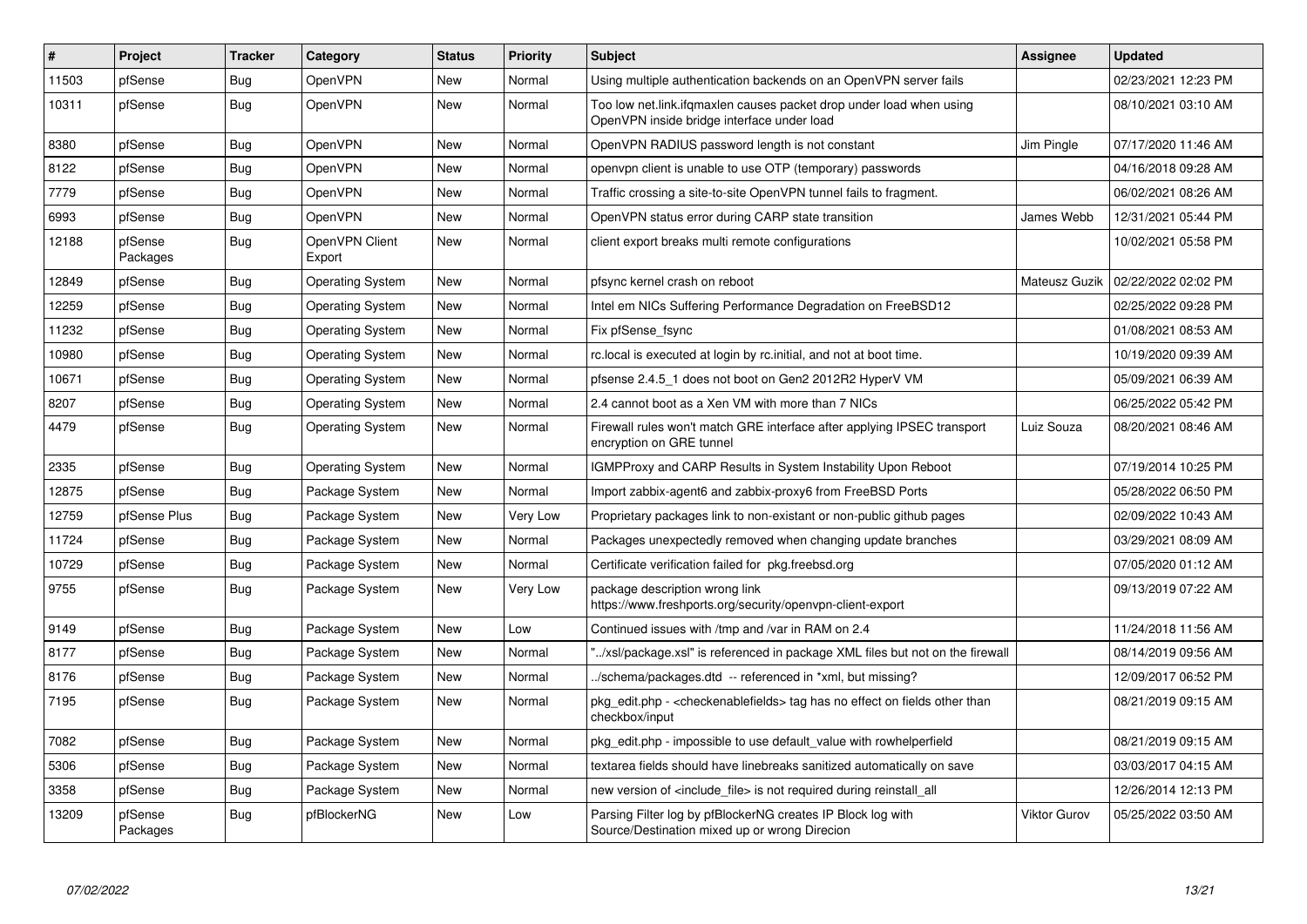| $\pmb{\#}$ | Project             | <b>Tracker</b> | Category    | <b>Status</b> | <b>Priority</b> | <b>Subject</b>                                                                                                         | Assignee            | <b>Updated</b>      |
|------------|---------------------|----------------|-------------|---------------|-----------------|------------------------------------------------------------------------------------------------------------------------|---------------------|---------------------|
| 13202      | pfSense<br>Packages | Bug            | pfBlockerNG | New           | Normal          | Missing Protocols on IP Feed Groups Advanced Inbound/Outbound Firewall<br>Rule settings                                |                     | 05/23/2022 08:58 AM |
| 13194      | pfSense<br>Packages | Bug            | pfBlockerNG | New           | Normal          | Remove dead Malc0de feed                                                                                               |                     | 05/23/2022 05:16 AM |
| 13180      | pfSense<br>Packages | Bug            | pfBlockerNG | New           | High            | High CPU Utilization with pfb_filterlsince PfBlockerNG update to devel<br>3.1.04                                       |                     | 06/14/2022 08:00 AM |
| 13018      | pfSense<br>Packages | <b>Bug</b>     | pfBlockerNG | New           | Normal          | TLD and DNSBL Safesearch DOH conflict disables TLD block when<br>conflicting DOH FQDN is deselected or whitelisted     |                     | 04/01/2022 05:59 PM |
| 12916      | pfSense<br>Packages | <b>Bug</b>     | pfBlockerNG | New           | Normal          | pfBlockerNG-devel cron job does not trigger xmlrpc sync                                                                | <b>Viktor Gurov</b> | 04/11/2022 12:55 PM |
| 12822      | pfSense<br>Packages | Bug            | pfBlockerNG | New           | Normal          | IPv4 Source ASN format not working                                                                                     |                     | 02/18/2022 10:47 AM |
| 12033      | pfSense<br>Packages | <b>Bug</b>     | pfBlockerNG | New           | Normal          | maxmindb and _sqlite3 modules not found                                                                                |                     | 10/01/2021 04:42 AM |
| 11572      | pfSense<br>Packages | Bug            | pfBlockerNG | New           | High            | Auto created firewall rules have IPv4 as protocol only - even for IPv6 lists.                                          |                     | 06/25/2022 10:59 AM |
| 11414      | pfSense<br>Packages | <b>Bug</b>     | pfBlockerNG | New           | Normal          | Enabling feed "Public DNS4 all" breaks some Google services                                                            |                     | 02/13/2021 02:46 AM |
| 11398      | pfSense<br>Packages | <b>Bug</b>     | pfBlockerNG | New           | Normal          | pfBlocker upgrade hangs forever                                                                                        |                     | 04/21/2022 12:39 PM |
| 11261      | pfSense<br>Packages | <b>Bug</b>     | pfBlockerNG | New           | Normal          | pfBlockerNG ASN numbers in IPv4 (/IPv6) Custom_List generate error(s)<br>"Invalid numeric literal at line 1, column 7" |                     | 01/28/2021 08:34 AM |
| 11040      | pfSense<br>Packages | Bug            | pfBlockerNG | New           | Normal          | pfb_filter core faults when clearing firewall log                                                                      |                     | 11/07/2020 01:44 PM |
| 10590      | pfSense<br>Packages | Bug            | pfBlockerNG | New           | Normal          | pfBlockerNG: Invalid argument supplied for foreach()                                                                   |                     | 05/26/2020 08:22 AM |
| 10526      | pfSense<br>Packages | <b>Bug</b>     | pfBlockerNG | New           | Normal          | Package pfBlockerNG Crashes on Alert view                                                                              |                     | 05/04/2020 08:59 AM |
| 10278      | pfSense<br>Packages | <b>Bug</b>     | pfBlockerNG | New           | Normal          | pfBlockerNG: Formatting issue on DNSBL stats page                                                                      |                     | 02/24/2020 01:36 PM |
| 10253      | pfSense<br>Packages | <b>Bug</b>     | pfBlockerNG | New           | Normal          | pfblockerng-devel uses user interface for VIP causing issues with other<br>services                                    |                     | 02/11/2020 09:17 AM |
| 10252      | pfSense<br>Packages | Bug            | pfBlockerNG | New           | High            | pfblockerng-devel                                                                                                      |                     | 02/11/2020 05:18 PM |
| 10188      | pfSense<br>Packages | <b>Bug</b>     | pfBlockerNG | New           | Normal          | Reputation tab is not working                                                                                          |                     | 01/24/2020 10:06 AM |
| 10164      | pfSense<br>Packages | <b>Bug</b>     | pfBlockerNG | New           | Normal          | pfBlockerNG dashboard widget position is not maintained when updating                                                  |                     | 01/06/2020 10:06 AM |
| 9999       | pfSense<br>Packages | <b>Bug</b>     | pfBlockerNG | New           | Normal          | unbound fatal error if System Domain in DNSBL and System Domain Local<br>Zone Type is Redirect                         |                     | 12/25/2019 08:10 AM |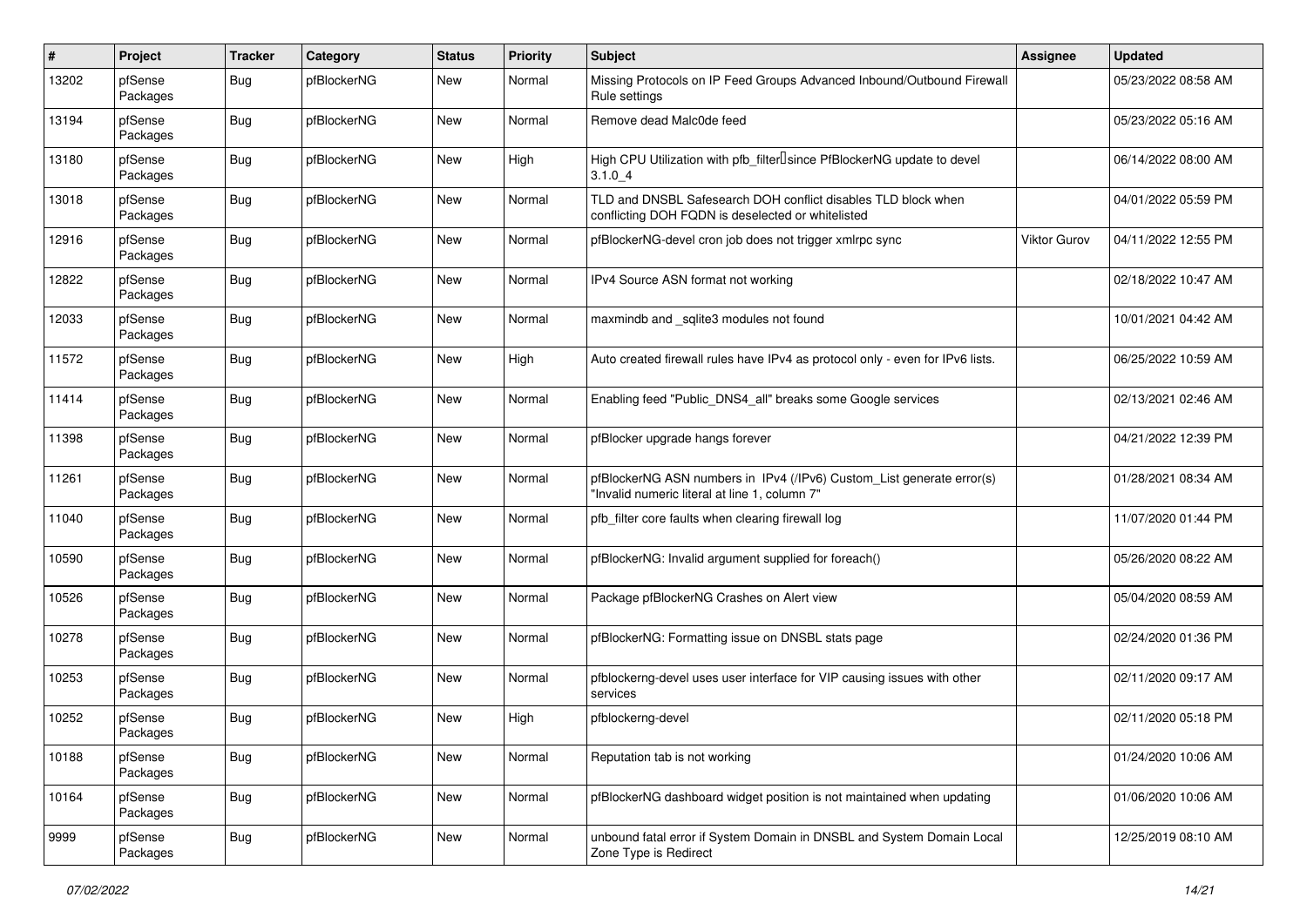| $\sharp$ | Project             | <b>Tracker</b> | Category              | <b>Status</b> | <b>Priority</b> | Subject                                                                                                                                     | Assignee            | <b>Updated</b>      |
|----------|---------------------|----------------|-----------------------|---------------|-----------------|---------------------------------------------------------------------------------------------------------------------------------------------|---------------------|---------------------|
| 9724     | pfSense<br>Packages | Bug            | pfBlockerNG           | New           | High            | pfblockerng-firewall-filter-service-will-not-start                                                                                          |                     | 09/05/2019 06:32 AM |
| 9707     | pfSense<br>Packages | Bug            | pfBlockerNG           | <b>New</b>    | Normal          | Some networks already existing in deny Feeds are not stopped even if<br>existing in custom deny list                                        |                     | 08/28/2019 10:03 AM |
| 9676     | pfSense<br>Packages | Bug            | pfBlockerNG           | <b>New</b>    | Normal          | AS lookup fails                                                                                                                             |                     | 12/26/2019 12:17 AM |
| 9662     | pfSense<br>Packages | Bug            | pfBlockerNG           | New           | Normal          | PfblockerNG do not update after pfsense reboot and wait for next cron task                                                                  |                     | 08/20/2019 09:00 AM |
| 12538    | pfSense<br>Packages | Bug            | <b>PIMD</b>           | <b>New</b>    | Normal          | PIMD sub-interface bug                                                                                                                      |                     | 11/20/2021 09:44 PM |
| 10791    | pfSense<br>Packages | Bug            | PIMD                  | <b>New</b>    | Normal          | Valid (vlan)interfaces do not get vif reporting "Invalid phyint address"                                                                    |                     | 10/06/2020 09:20 AM |
| 13307    | pfSense             | Bug            | PPP Interfaces        | New           | High            | PPP interface custom reset date/time Hour and Minute fields do not properly<br>handle "0" value                                             |                     | 06/28/2022 12:01 PM |
| 9192     | pfSense             | Bug            | <b>PPP</b> Interfaces | New           | Normal          | PPPoE daemon selects wrong interface                                                                                                        |                     | 08/20/2019 10:05 AM |
| 8804     | pfSense             | Bug            | <b>PPP</b> Interfaces | <b>New</b>    | Normal          | Netgate SG-1000 PPPoE Keepalives not prioritized, internet drops                                                                            |                     | 08/20/2019 10:06 AM |
| 8512     | pfSense             | Bug            | PPP Interfaces        | New           | Normal          | PPPoE reconnect fails after interface flap                                                                                                  |                     | 08/20/2019 10:06 AM |
| 5253     | pfSense             | Bug            | <b>PPP</b> Interfaces | New           | Normal          | 3gstats.php 100% CPU                                                                                                                        |                     | 01/08/2022 05:02 PM |
| 3326     | pfSense             | Bug            | PPP Interfaces        | New           | Normal          | IPv6 only PPPoE connection                                                                                                                  |                     | 11/18/2013 09:37 AM |
| 12436    | pfSense             | Bug            | PPPoE Server          | New           | Normal          | Pppoe server config gui does not allow setting of chap authentication, and<br>sets the network start address for allocation to 0            |                     | 10/21/2021 08:15 AM |
| 9295     | pfSense             | Bug            | <b>PPPoE Server</b>   | New           | Very High       | IPv6 PD does not work with PPPOE (Server & Client)                                                                                          |                     | 05/15/2022 10:53 AM |
| 12950    | pfSense             | Bug            | Routing               | New           | Normal          | OpenVPN as default gateway does not get set at boot time                                                                                    |                     | 04/09/2022 05:46 PM |
| 12850    | pfSense             | Bug            | Routing               | <b>New</b>    | Low             | Console error during boot: "route: route has not been found"                                                                                |                     | 02/22/2022 08:27 AM |
| 11296    | pfSense             | Bug            | Routing               | New           | Normal          | Static route targets may still reachable via default route when the gateway<br>they should route through is down                            | <b>Viktor Gurov</b> | 06/28/2022 12:01 PM |
| 8066     | pfSense             | Bug            | Routing               | New           | Normal          | Static routes not applied when they go out a interface using carp                                                                           |                     | 11/08/2017 02:04 AM |
| 7352     | pfSense             | Bug            | Routing               | New           | Normal          | pfSense IPv6 static route is dumped after a WAN flap                                                                                        |                     | 01/20/2022 09:35 AM |
| 9698     | pfSense             | Bug            | RRD Graphs            | New           | Normal          | Monitoring graphs do not retain state after auto-refresh                                                                                    |                     | 08/26/2019 02:09 AM |
| 7314     | pfSense             | Bug            | <b>RRD Graphs</b>     | New           | Low             | Discrepancy in ntp monitoring view                                                                                                          |                     | 02/24/2017 08:37 PM |
| 2138     | pfSense             | Bug            | <b>RRD Graphs</b>     | New           | Normal          | RRD Wireless graph broken in BSS mode                                                                                                       |                     | 02/06/2016 04:59 AM |
| 12338    | pfSense<br>Packages | <b>Bug</b>     | <b>RRD Summary</b>    | <b>New</b>    | Normal          | RRD Summary does not report data on 3100                                                                                                    |                     | 04/15/2022 02:54 PM |
| 13240    | pfSense             | <b>Bug</b>     | Rules / NAT           | New           | Normal          | User is forced to pick an NPt destination IPv6 prefix length even when<br>choosing a drop-down entry which contains a defined prefix length | Jim Pingle          | 06/28/2022 12:01 PM |
| 13144    | pfSense             | <b>Bug</b>     | Rules / NAT           | New           | Very Low        | Firewall rule entries can get out of sync when entries are deleted while other<br>administrators are editing entries simultaneously         |                     | 05/10/2022 07:26 AM |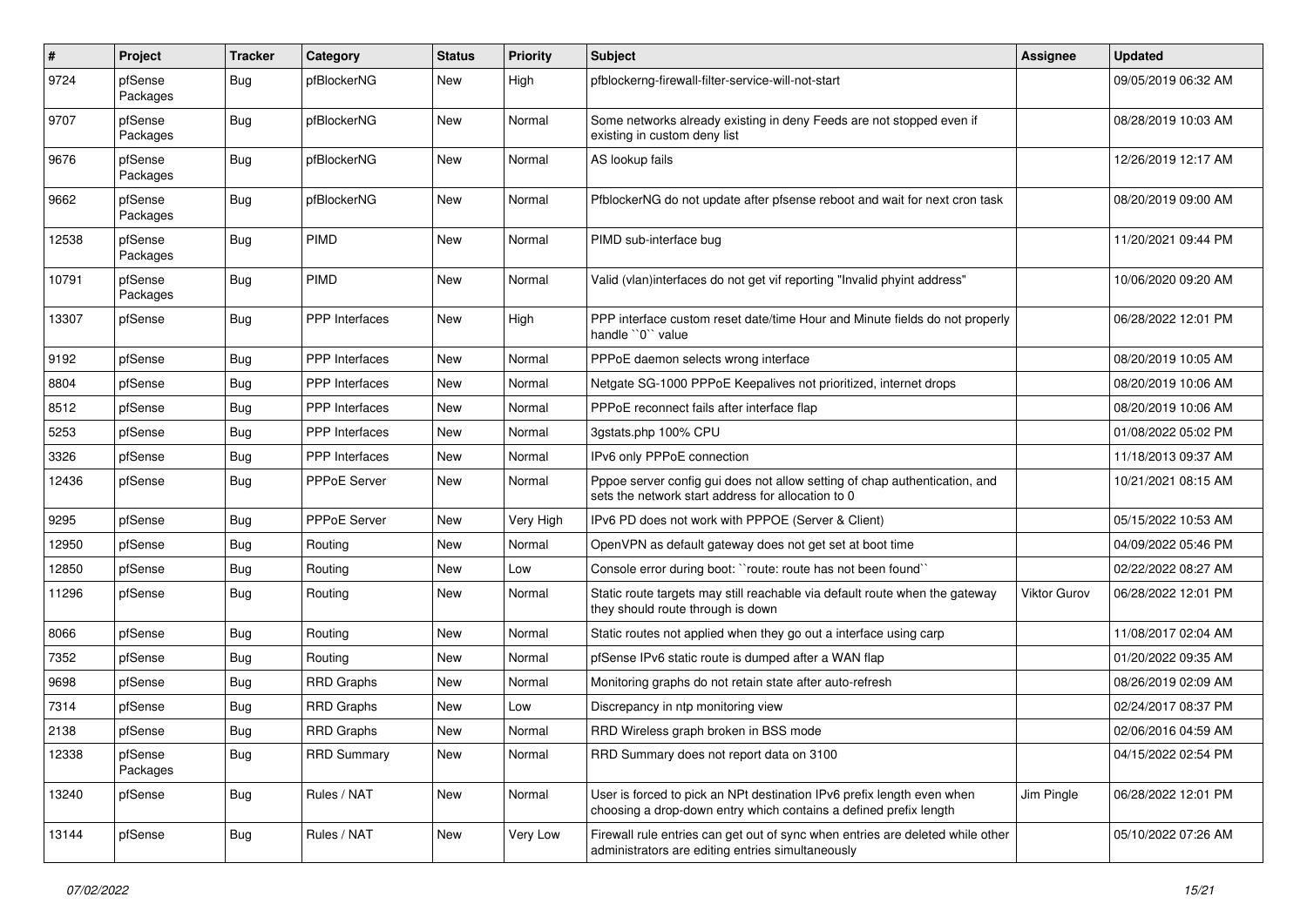| ∦     | Project             | <b>Tracker</b> | Category         | <b>Status</b> | <b>Priority</b> | <b>Subject</b>                                                                                                                                      | Assignee             | <b>Updated</b>      |
|-------|---------------------|----------------|------------------|---------------|-----------------|-----------------------------------------------------------------------------------------------------------------------------------------------------|----------------------|---------------------|
| 13046 | pfSense             | Bug            | Rules / NAT      | New           | Normal          | Floating rule applied to IPv6 interface with a SLAAC DHCPv6 gateway<br>reports error on boot                                                        |                      | 04/11/2022 09:50 AM |
| 12888 | pfSense             | Bug            | Rules / NAT      | <b>New</b>    | Normal          | pfSense sends un-NATed packets during OpenVPN startup                                                                                               |                      | 03/01/2022 03:13 PM |
| 12421 | pfSense             | Bug            | Rules / NAT      | New           | Normal          | IPV6 limiter bug                                                                                                                                    |                      | 10/02/2021 08:44 AM |
| 11717 | pfSense             | <b>Bug</b>     | Rules / NAT      | New           | Normal          | Incorrect port forwarding rules if Destination port alias is not equal to<br>Redirect target port alias                                             |                      | 03/22/2021 06:06 AM |
| 11556 | pfSense             | Bug            | Rules / NAT      | New           | Normal          | Kill all states associated with a NAT address                                                                                                       |                      | 03/19/2021 10:29 AM |
| 11548 | pfSense             | <b>Bug</b>     | Rules / NAT      | New           | Normal          | "rule expands to no valid combination" error from port forward automatic rule<br>mixing IPv4 and IPv6 elements                                      |                      | 02/27/2021 03:18 PM |
| 10952 | pfSense             | Bug            | Rules / NAT      | <b>New</b>    | Low             | Inconsistency in Subnet Defaults Between Firewall Rules and Interface<br><b>Address Assignments</b>                                                 |                      | 10/09/2020 12:50 PM |
| 10892 | pfSense             | Bug            | Rules / NAT      | <b>New</b>    | Low             | Large number of VLAN/LANs make floating rules are to read                                                                                           | <b>Jared Dillard</b> | 02/01/2021 03:29 PM |
| 10726 | pfSense             | <b>Bug</b>     | Rules / NAT      | New           | Normal          | Sticky-connections option is bugged - sticky-address cannot be redefined                                                                            |                      | 11/12/2020 10:12 AM |
| 10712 | pfSense             | Bug            | Rules / NAT      | New           | Normal          | "default allow LAN IPv6 to any" rule does not work right after boot when<br>using IPv6 PD                                                           |                      | 06/30/2020 12:17 AM |
| 10513 | pfSense             | Bug            | Rules / NAT      | <b>New</b>    | Normal          | State issues with policy routing and HA failover                                                                                                    |                      | 04/21/2022 12:39 PM |
| 9167  | pfSense             | Bug            | Rules / NAT      | New           | Normal          | Some Important ICMPv6 Traffic Not Allowed by Default Rules                                                                                          |                      | 08/14/2019 01:00 PM |
| 9035  | pfSense             | Bug            | Rules / NAT      | <b>New</b>    | Normal          | Inactive Interfaces are Hidden in Firewall Rules                                                                                                    |                      | 08/14/2019 12:39 PM |
| 8820  | pfSense             | Bug            | Rules / NAT      | New           | Low             | System/Advanced/Misc - "Do not kill connections when schedule expires"<br>UN-checked still leaves existing connections open.                        |                      | 07/28/2020 10:59 AM |
| 7551  | pfSense             | <b>Bug</b>     | Rules / NAT      | <b>New</b>    | Normal          | Dynamic IPsec endpoints not added to rule set after WAN down/up                                                                                     |                      | 05/16/2017 02:26 PM |
| 7373  | pfSense             | Bug            | Rules / NAT      | <b>New</b>    | Normal          | Firewall schedules GUI needs to be redone from scratch                                                                                              |                      | 08/21/2019 08:56 AM |
| 6799  | pfSense             | Bug            | Rules / NAT      | New           | Normal          | Using NOT (!) with interface subnet macros results unexpected traffic<br>passing when multiple subnets are included in the macro (i.e. VIP subnets) |                      | 02/07/2022 02:18 PM |
| 6627  | pfSense             | Bug            | Rules / NAT      | <b>New</b>    | Normal          | floating tab match rules ignore quick action so should be removed                                                                                   |                      | 07/18/2016 02:15 PM |
| 6026  | pfSense             | Bug            | Rules / NAT      | New           | Low             | webinterface, firewall rules, wrapping of columns or visible<br>(horizontal) scrollbar needed when contents doesnt fit                              | <b>Jared Dillard</b> | 08/20/2019 03:40 PM |
| 2367  | pfSense             | Bug            | Rules / NAT      | <b>New</b>    | Normal          | display negate rules in firewall_rules.php and evaluate when added                                                                                  |                      | 05/07/2012 06:11 PM |
| 11490 | pfSense<br>Packages | <b>Bug</b>     | Service Watchdog | New           | <b>Very Low</b> | Service Watchdog - Impacts Reboots and Package Updates                                                                                              |                      | 02/22/2021 12:07 PM |
| 11786 | pfSense             | Bug            | Services         | New           | Normal          | SSH incomplete setup and startup fail while recovering XML backup in a<br>fresh install of pfSense 2.5.0                                            |                      | 04/17/2021 01:36 PM |
| 6186  | pfSense             | Bug            | <b>Services</b>  | <b>New</b>    | Normal          | race conditions in service startup                                                                                                                  |                      | 04/21/2022 12:39 PM |
| 11479 | pfSense<br>Packages | Bug            | snmptt           | New           | Normal          | snmptt 1.4.2 does not work in daemon mode                                                                                                           |                      | 02/20/2021 04:37 PM |
| 10989 | pfSense<br>Packages | <b>Bug</b>     | Snort            | New           | Low             | Snort alert page has hidden characters in IPv6 address                                                                                              |                      | 10/17/2020 04:06 PM |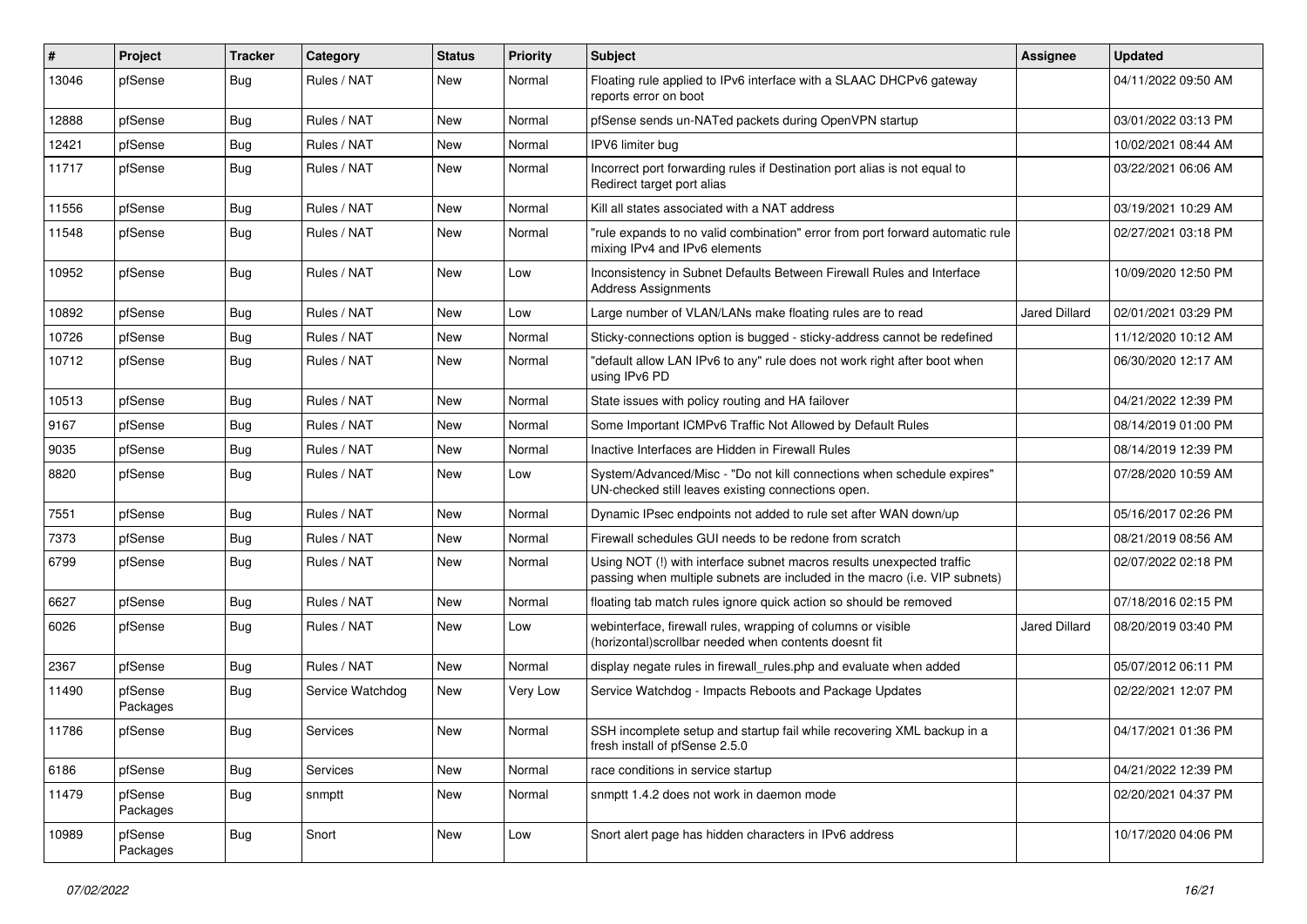| #     | Project             | <b>Tracker</b> | Category   | <b>Status</b> | <b>Priority</b> | <b>Subject</b>                                                                                                                          | Assignee            | <b>Updated</b>      |
|-------|---------------------|----------------|------------|---------------|-----------------|-----------------------------------------------------------------------------------------------------------------------------------------|---------------------|---------------------|
| 10606 | pfSense<br>Packages | Bug            | Snort      | New           | Normal          | Snort Inline stopped working after upgrade to FreeBSD 12.1 (network traffic<br>blocked after heavy load randomly)                       |                     | 05/28/2020 10:06 AM |
| 9895  | pfSense<br>Packages | Bug            | Snort      | New           | Normal          | snort reinstallation failed                                                                                                             |                     | 06/23/2021 08:01 AM |
| 6988  | pfSense<br>Packages | Bug            | Snort      | <b>New</b>    | High            | SNORT Package PHP memory error                                                                                                          |                     | 06/28/2018 10:00 PM |
| 12845 | pfSense<br>Packages | Bug            | softflowd  | New           | Normal          | softflowd wrong vlan tag                                                                                                                |                     | 02/21/2022 10:40 AM |
| 10436 | pfSense<br>Packages | Bug            | softflowd  | <b>New</b>    | Normal          | softflowd no longer sends flow data after upgrade $(v0.9.9 - 1 - v1.0.0)$                                                               |                     | 06/07/2022 12:25 AM |
| 9486  | pfSense<br>Packages | <b>Bug</b>     | softflowd  | <b>New</b>    | Very Low        | ifindex values used for softflowd are incorrect                                                                                         |                     | 08/14/2019 02:30 PM |
| 13073 | pfSense<br>Packages | Bug            | Squid      | New           | Normal          | ClamAV - clamd dies with high CPU load and thus the C-ICAP of<br>squid-reverse proxy causes http:500 errors                             |                     | 04/19/2022 05:38 AM |
| 11848 | pfSense<br>Packages | Bug            | Squid      | New           | Normal          | Issue with squid cache download speed                                                                                                   |                     | 04/23/2021 09:30 PM |
| 9568  | pfSense<br>Packages | Bug            | Squid      | <b>New</b>    | Normal          | UFSSwapDir::openLog: Failed to open swap log.                                                                                           |                     | 05/29/2019 09:18 PM |
| 9012  | pfSense<br>Packages | <b>Bug</b>     | Squid      | <b>New</b>    | Very Low        | Captive Portal authentication in Squid Proxy Server does not work                                                                       |                     | 10/12/2019 05:06 AM |
| 6083  | pfSense<br>Packages | <b>Bug</b>     | Squid      | <b>New</b>    | Normal          | Suqid Realtime Monitor / Squid Cache Table not diplaying correctly                                                                      |                     | 12/06/2016 07:25 AM |
| 1620  | pfSense<br>Packages | Bug            | Squid      | <b>New</b>    | Normal          | Can't use transparent proxy when using bridge.                                                                                          |                     | 10/07/2021 04:19 AM |
| 13141 | pfSense<br>Packages | <b>Bug</b>     | squidguard | New           | Normal          | wrong page squidguard block                                                                                                             |                     | 05/09/2022 05:33 PM |
| 12732 | pfSense<br>Packages | <b>Bug</b>     | squidguard | New           | High            | Squid https filtering squidguard acl target list - erratic behaviour                                                                    |                     | 01/26/2022 09:11 AM |
| 10994 | pfSense<br>Packages | Bug            | squidguard | New           | Low             | SquidGuard Blacklists Restore Default button does not work                                                                              |                     | 10/20/2020 12:26 PM |
| 9286  | pfSense<br>Packages | Bug            | squidguard | <b>New</b>    | Normal          | squidGuard - Unable to change IP for sgerror.php URL in configuration                                                                   |                     | 11/13/2019 10:07 AM |
| 9025  | pfSense<br>Packages | <b>Bug</b>     | squidguard | <b>New</b>    | Normal          | SquidGard + Target categories                                                                                                           |                     | 10/08/2018 01:00 AM |
| 8827  | pfSense<br>Packages | <b>Bug</b>     | squidguard | New           | Normal          | Squidguard: ACL redirect modes 'redirect' and 'err page' send unresolvable<br>URLs to the client.                                       | <b>Viktor Gurov</b> | 12/21/2021 05:49 AM |
| 8752  | pfSense<br>Packages | Bug            | squidguard | New           | Normal          | For SquidGuard in "Common ACL" menu "Target Rules List" "access" option<br>always stays with default value '---' for my Target category |                     | 08/06/2018 05:53 AM |
| 6521  | pfSense<br>Packages | <b>Bug</b>     | squidguard | New           | Normal          | pfsense 2.3.1 squidguard -> Groups ACL -> Target Rules List missing                                                                     |                     | 06/25/2016 10:49 PM |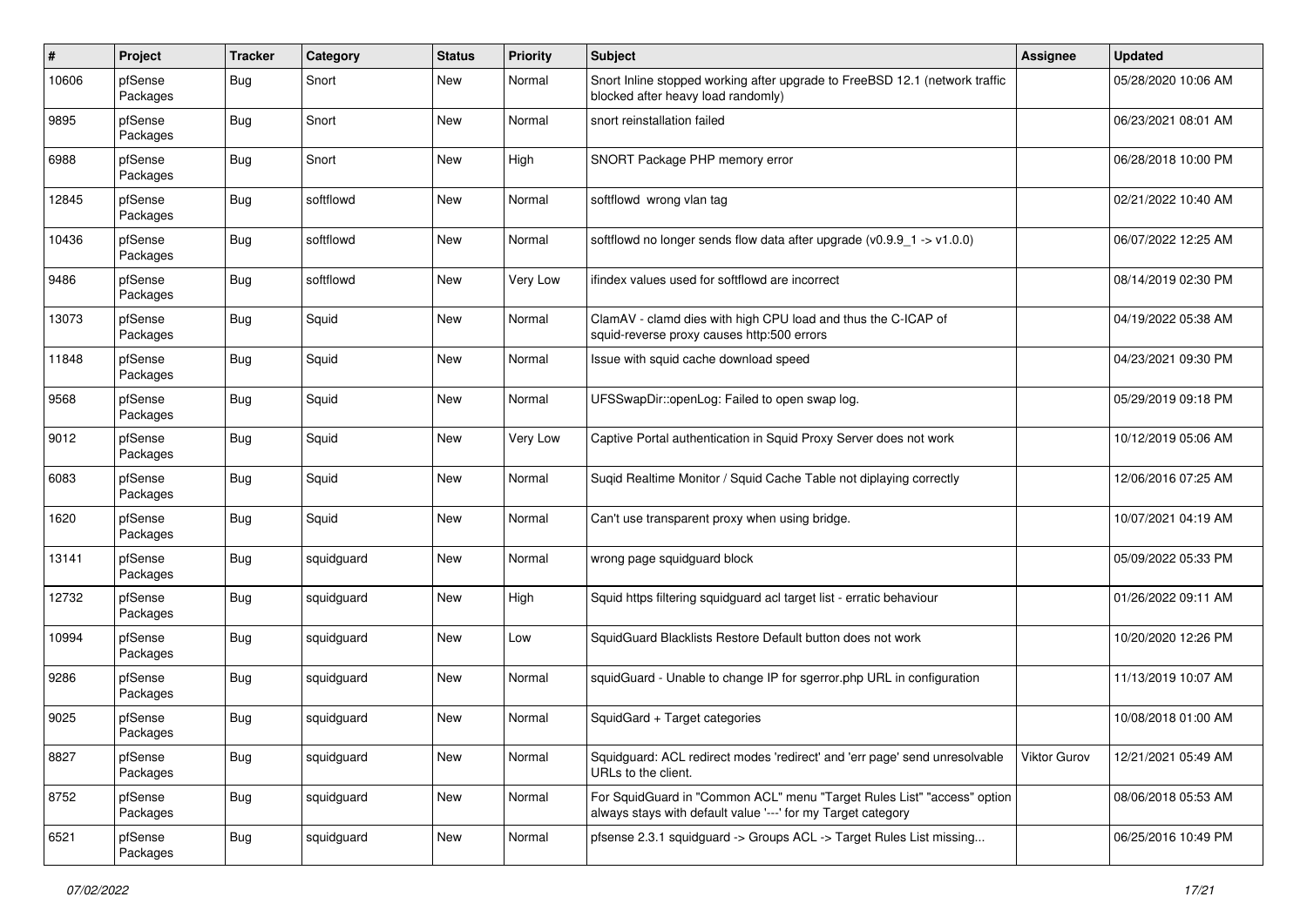| $\#$  | Project             | <b>Tracker</b> | Category                     | <b>Status</b> | <b>Priority</b> | Subject                                                                    | Assignee             | <b>Updated</b>      |
|-------|---------------------|----------------|------------------------------|---------------|-----------------|----------------------------------------------------------------------------|----------------------|---------------------|
| 6471  | pfSense<br>Packages | Bug            | squidguard                   | New           | Normal          | pfsense 2.3.1 squidguard -> common ACL -> Target Rules List missing        |                      | 06/08/2016 06:22 PM |
| 5751  | pfSense<br>Packages | Bug            | squidguard                   | <b>New</b>    | Normal          | SquidGuard target categories not saved when long "Domain List" is provided |                      | 01/10/2016 08:55 AM |
| 11797 | pfSense<br>Packages | Bug            | <b>Status Traffic Totals</b> | New           | Normal          | Traffic Totals lost upon reboot when using a ramdisk for /var and /tmp     | John Cornwell        | 04/10/2021 06:27 PM |
| 10429 | pfSense<br>Packages | Bug            | <b>Status Traffic Totals</b> | New           | Normal          | Status Traffic Total broken 2.4.5                                          | <b>Jared Dillard</b> | 02/27/2021 07:55 PM |
| 9537  | pfSense<br>Packages | <b>Bug</b>     | <b>Status Traffic Totals</b> | New           | Normal          | One month offset in displayed data between time changes                    | <b>Jared Dillard</b> | 05/01/2020 08:27 AM |
| 7267  | pfSense<br>Packages | <b>Bug</b>     | <b>Status Traffic Totals</b> | New           | Normal          | Status Traffic Totals - Stacked Bar - Scale not high enough                | Jared Dillard        | 11/18/2020 07:38 AM |
| 11763 | pfSense<br>Packages | <b>Bug</b>     | Status_Monitoring            | <b>New</b>    | Normal          | Traffic graphs refresh issue                                               |                      | 05/03/2021 09:44 AM |
| 10601 | pfSense<br>Packages | Bug            | Status_Monitoring            | New           | Normal          | Dashboard->Traffic Graphs Scale is capped for outbound                     |                      | 05/29/2020 10:13 AM |
| 12899 | pfSense<br>Packages | Bug            | Suricata                     | <b>New</b>    | Normal          | Suricata doesn't honor Pass List                                           |                      | 03/04/2022 01:22 PM |
| 11780 | pfSense<br>Packages | Bug            | Suricata                     | New           | Very High       | Suricata package fails to prune suricata.log                               |                      | 08/06/2021 07:18 AM |
| 11742 | pfSense<br>Packages | Bug            | Suricata                     | <b>New</b>    | Normal          | Blocking / Unblocking is not working correctly.                            |                      | 09/01/2021 11:08 AM |
| 11525 | pfSense<br>Packages | Bug            | Suricata                     | <b>New</b>    | Normal          | pfsense 2.5.0 release version for vlan issue to suricata                   |                      | 11/11/2021 08:16 AM |
| 10292 | pfSense<br>Packages | Bug            | Suricata                     | <b>New</b>    | Normal          | Suricata not respecting SID Mgmt list                                      |                      | 02/27/2020 01:02 PM |
| 9934  | pfSense<br>Packages | <b>Bug</b>     | Suricata                     | <b>New</b>    | Normal          | suricata update kills WAN interface                                        |                      | 02/20/2020 09:17 AM |
| 7388  | pfSense<br>Packages | Bug            | Suricata                     | New           | High            | Suricata does not property recognize MTU for PPPOE interfaces              |                      | 03/15/2017 05:17 AM |
| 6023  | pfSense<br>Packages | <b>Bug</b>     | Suricata                     | New           | Low             | Traffic Shaper (pfsense 2.3) Suricata V3.0 Inline Mode Operation           | Luiz Souza           | 04/15/2016 05:59 AM |
| 8705  | pfSense<br>Packages | Bug            | syslog-ng                    | <b>New</b>    | Normal          | Syslog-NG error in latest snapshot                                         |                      | 07/27/2018 10:17 AM |
| 8295  | pfSense<br>Packages | <b>Bug</b>     | syslog-ng                    | New           | Normal          | syslog-ng logrotates tls files                                             |                      | 02/14/2018 06:12 AM |
| 8229  | pfSense<br>Packages | <b>Bug</b>     | syslog-ng                    | <b>New</b>    | Normal          | syslog-ng stops parsing logs after logrotate run                           |                      | 01/26/2018 12:00 PM |
| 8180  | pfSense<br>Packages | <b>Bug</b>     | syslog-ng                    | New           | Normal          | syslog-ng default log file                                                 |                      | 01/16/2018 12:53 PM |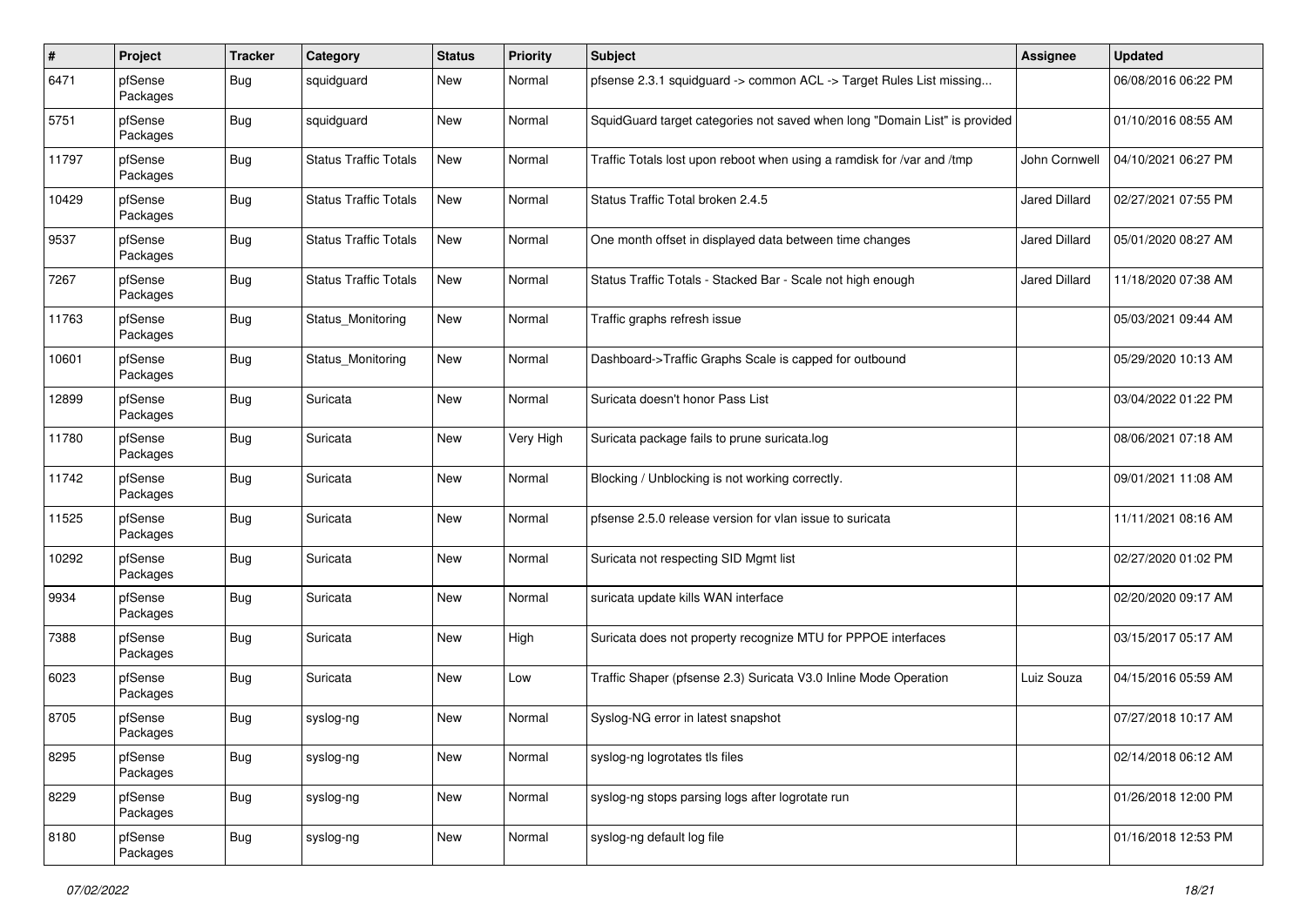| #     | Project                    | <b>Tracker</b> | Category                        | <b>Status</b> | <b>Priority</b> | <b>Subject</b>                                                                                                          | Assignee             | <b>Updated</b>      |
|-------|----------------------------|----------------|---------------------------------|---------------|-----------------|-------------------------------------------------------------------------------------------------------------------------|----------------------|---------------------|
| 12655 | pfSense<br><b>Packages</b> | Bug            | Telegraf                        | New           | Normal          | telegraf, wireguard plugin failing                                                                                      |                      | 12/30/2021 05:51 PM |
| 10487 | pfSense<br>Packages        | <b>Bug</b>     | Telegraf                        | <b>New</b>    | Normal          | Telegraf package not sending logs to influxdb server                                                                    |                      | 05/03/2020 07:09 PM |
| 9337  | pfSense<br>Packages        | <b>Bug</b>     | Telegraf                        | <b>New</b>    | Normal          | Telegraf ping input fails                                                                                               |                      | 02/18/2019 10:40 AM |
| 9139  | pfSense<br>Packages        | <b>Bug</b>     | Telegraf                        | <b>New</b>    | Normal          | telegraf: add ping for default gateway(s)                                                                               |                      | 05/21/2020 04:23 PM |
| 9138  | pfSense<br>Packages        | <b>Bug</b>     | Telegraf                        | <b>New</b>    | Normal          | telegraf: add section for custom config lines                                                                           |                      | 02/18/2019 03:36 PM |
| 9229  | pfSense<br>Packages        | Bug            | Tinc                            | <b>New</b>    | Normal          | Tinc package: no way of specifying multiple critical configuration parameters<br>from web interface                     |                      | 08/13/2019 09:25 AM |
| 8909  | pfSense<br>Packages        | <b>Bug</b>     | Tinc                            | <b>New</b>    | Normal          | tinc package makes /rc.newwanip looping forever                                                                         |                      | 08/13/2019 09:25 AM |
| 12401 | pfSense                    | <b>Bug</b>     | <b>Traffic Graphs</b>           | New           | Normal          | Traffic graphs with untagged and tagged VLAN on same interface                                                          |                      | 09/23/2021 09:18 PM |
| 9737  | pfSense                    | Bug            | <b>Traffic Graphs</b>           | <b>New</b>    | Normal          | traffic-graphs.js shows incorrect units inside the chart                                                                |                      | 09/09/2019 06:35 AM |
| 9566  | pfSense                    | <b>Bug</b>     | <b>Traffic Graphs</b>           | New           | Normal          | Traffic graph displays traffic incorrectly                                                                              |                      | 11/18/2019 07:54 AM |
| 9101  | pfSense                    | Bug            | <b>Traffic Graphs</b>           | New           | Normal          | Traffic Graphs/Dashboard Slows Downloads Being Performed by the Same<br><b>Firefox Browser</b>                          |                      | 08/21/2019 09:18 AM |
| 9087  | pfSense                    | Bug            | <b>Traffic Graphs</b>           | <b>New</b>    | Normal          | Traffic Graph Widget Legend Not Updating                                                                                |                      | 08/14/2019 12:38 PM |
| 8130  | pfSense                    | <b>Bug</b>     | <b>Traffic Graphs</b>           | <b>New</b>    | Normal          | Status - Monitoring - Area chart displays traffic data differently than Line or<br>Bar charts                           |                      | 11/26/2017 01:40 PM |
| 13051 | pfSense                    | Bug            | <b>Traffic Shaper</b><br>(ALTQ) | <b>New</b>    | Normal          | Firewall traffic shaper by interface selection unknow                                                                   |                      | 04/12/2022 07:03 AM |
| 12393 | pfSense                    | <b>Bug</b>     | <b>Traffic Shaper</b><br>(ALTQ) | <b>New</b>    | Low             | Priority of gOthersLow higher than default queues                                                                       |                      | 09/21/2021 02:48 PM |
| 8263  | pfSense                    | <b>Bug</b>     | <b>Traffic Shaper</b><br>(ALTQ) | <b>New</b>    | Normal          | Cannot create a nonlinear `Link Share` service curve because of: "the sum<br>of the child bandwidth higher than parent" |                      | 11/05/2020 07:31 AM |
| 7899  | pfSense                    | <b>Bug</b>     | <b>Traffic Shaper</b><br>(ALTQ) | New           | Normal          | a floating 'match' rule on LAN does not put traffic from a broswer on a<br>clientpc into a shaper queue                 |                      | 09/28/2017 09:16 AM |
| 6696  | pfSense                    | <b>Bug</b>     | <b>Traffic Shaper</b><br>(ALTQ) | New           | Low             | Add configure link to Status > Queues error message if traffic shaping not<br>configured                                | <b>Jared Dillard</b> | 08/21/2019 08:55 AM |
| 4467  | pfSense                    | Bug            | <b>Traffic Shaper</b><br>(ALTQ) | New           | Normal          | Traffic Graphs shows wrong throughput when traffic shaping enabled                                                      |                      | 02/23/2015 05:31 PM |
| 3465  | pfSense                    | Bug            | <b>Traffic Shaper</b><br>(ALTQ) | New           | Normal          | Editing Traffic Shaper queues causes status_queues.php error                                                            |                      | 02/19/2014 01:53 AM |
| 2308  | pfSense                    | Bug            | <b>Traffic Shaper</b><br>(ALTQ) | <b>New</b>    | Normal          | HFSC WebUI doesn't check for "Bandwidth" setting                                                                        |                      | 12/04/2012 07:12 PM |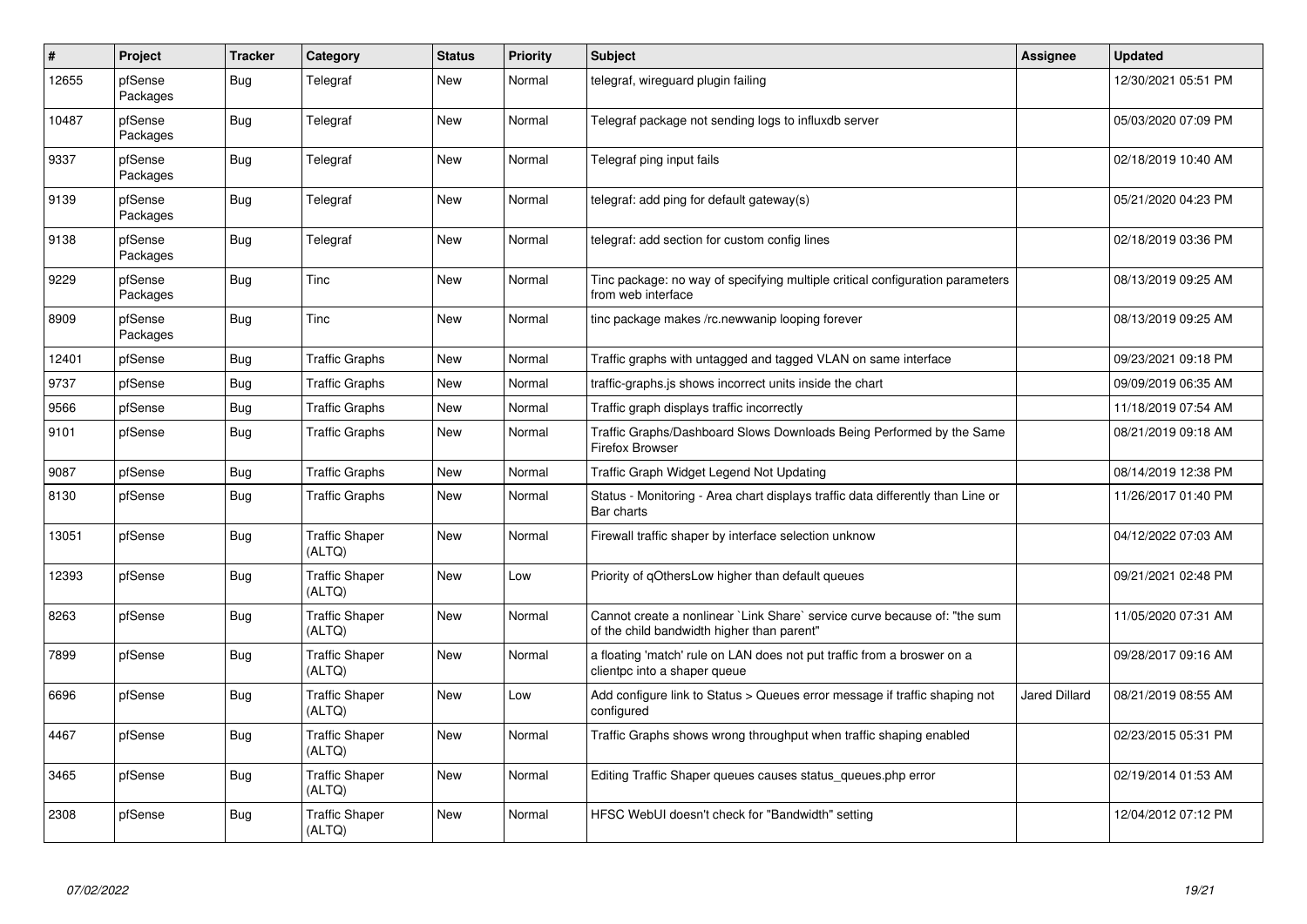| #     | Project             | <b>Tracker</b> | Category                            | <b>Status</b> | <b>Priority</b> | <b>Subject</b>                                                                                                                    | Assignee   | <b>Updated</b>      |
|-------|---------------------|----------------|-------------------------------------|---------------|-----------------|-----------------------------------------------------------------------------------------------------------------------------------|------------|---------------------|
| 1849  | pfSense             | Bug            | <b>Traffic Shaper</b><br>(ALTQ)     | New           | Normal          | Traffic shaper - By Queue view needs to show/use friendly inerface names                                                          |            | 01/10/2022 08:10 AM |
| 8963  | pfSense             | Bug            | <b>Traffic Shaper</b><br>(Limiters) | <b>New</b>    | Normal          | 2.4.4 Limiters don't work after CARP fail-over                                                                                    |            | 12/10/2018 06:40 AM |
| 8072  | pfSense             | Bug            | <b>Traffic Shaper</b><br>(Limiters) | <b>New</b>    | Normal          | Limiter / Queue mask issues?                                                                                                      | Ivor Kreso | 11/08/2017 07:56 PM |
| 6295  | pfSense             | Bug            | <b>Traffic Shaper</b><br>(Limiters) | New           | Normal          | Crash upon applying CODELQ to untagged parent interface when also<br>applied to daughter VLAN                                     | Luiz Souza | 08/20/2019 02:44 PM |
| 9344  | pfSense             | Bug            | Translations                        | <b>New</b>    | Normal          | OpenVPN click NCP Algorithms will always go to DH Parameters website(in<br>Chinese-Taiwan)                                        |            | 10/21/2021 03:48 AM |
| 8095  | pfSense             | Bug            | <b>Translations</b>                 | New           | Normal          | Unescaped simple quotes break JavaScript features when the French<br>translation is enabled                                       |            | 08/21/2019 09:06 AM |
| 7977  | pfSense             | Bug            | <b>Translations</b>                 | New           | Normal          | English text shown in stead of translated text (Routing - Gateway groups -<br>edit)                                               |            | 08/21/2019 11:28 AM |
| 1890  | pfSense             | Bug            | Translations                        | New           | Normal          | No gettext support in console scripts                                                                                             |            | 08/13/2019 12:24 PM |
| 11777 | pfSense<br>Packages | Bug            | Unbound                             | New           | Very Low        | Input validation prevents DNS Resolver from being disabled                                                                        |            | 04/05/2021 05:51 PM |
| 13280 | pfSense             | Bug            | Unknown                             | <b>New</b>    | Normal          | Entries duplicated in /boot/loader.conf                                                                                           |            | 06/19/2022 11:11 AM |
| 13252 | pfSense             | Bug            | Upgrade                             | New           | Normal          | reduce frequency of php-fpm socket connection attempts from<br>check reload status                                                |            | 06/12/2022 11:11 AM |
| 11619 | pfSense             | Bug            | Upgrade                             | <b>New</b>    | Normal          | Unable to upgrade 2.4.4-p3 to 2.5/21.02-p1                                                                                        |            | 08/15/2021 10:00 AM |
| 10708 | pfSense             | Bug            | Upgrade                             | New           | Normal          | ZFS bootpool boot symlink issue                                                                                                   | Luiz Souza | 03/08/2021 07:03 AM |
| 10530 | pfSense             | Bug            | Upgrade                             | New           | Normal          | Convert config version to be based on product version                                                                             |            | 04/21/2022 12:39 PM |
| 10310 | pfSense             | Bug            | Upgrade                             | New           | Normal          | Systems with low RAM and several packages may temporarily fail to load<br>large tables after an upgrade                           |            | 03/03/2020 07:55 AM |
| 13222 | pfSense             | Bug            | UPnP/NAT-PMP                        | New           | Normal          | CARP IP does not listen for NAT-PMP packets                                                                                       |            | 05/26/2022 02:28 PM |
| 12797 | pfSense             | Bug            | UPnP/NAT-PMP                        | New           | Normal          | UPnP+STUN forms invalid outbound NAT rules using the external address<br>discovered from STUN                                     |            | 02/15/2022 01:01 PM |
| 8325  | pfSense             | Bug            | UPnP/NAT-PMP                        | <b>New</b>    | Normal          | UPnP not available for pppoe-Clients                                                                                              |            | 11/15/2020 10:33 AM |
| 6926  | pfSense             | Bug            | UPnP/NAT-PMP                        | New           | Normal          | Miniupnp advertising expired IPv6 address                                                                                         |            | 01/15/2022 08:29 PM |
| 10544 | pfSense             | Bug            | User Manager /<br>Privileges        | New           | Normal          | It's not possible to add a user to group operator using the gui                                                                   |            | 04/21/2022 12:39 PM |
| 9485  | pfSense             | <b>Bug</b>     | User Manager /<br>Privileges        | New           | Normal          | password match error on system_usermanager causes Group membership<br>to be reset.                                                |            | 04/26/2019 08:52 AM |
| 7863  | pfSense             | Bug            | User Manager /<br>Privileges        | New           | Normal          | The "WebCfg - All pages" permission inclueds the "User - System: Shell<br>account access" even though that is not a WebCofg page. |            | 09/16/2017 05:13 AM |
| 3706  | pfSense             | <b>Bug</b>     | User Manager /<br>Privileges        | New           | Normal          | Permission order affects default page on limited accounts, but can't reorder                                                      |            | 02/06/2016 04:10 AM |